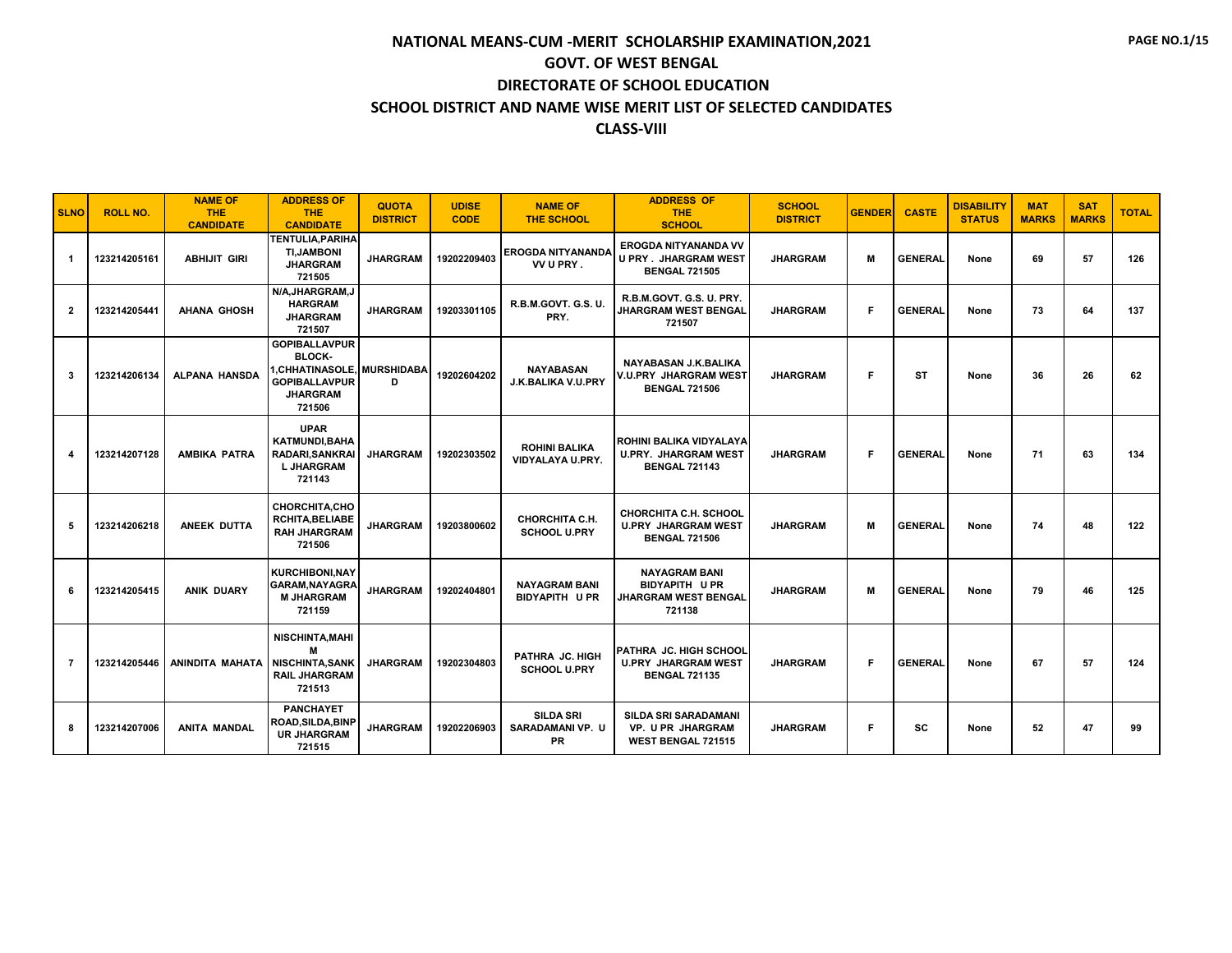| <b>SLNO</b> | <b>ROLL NO.</b> | <b>NAME OF</b><br><b>THE</b><br><b>CANDIDATE</b> | <b>ADDRESS OF</b><br><b>THE</b><br><b>CANDIDATE</b>                                        | <b>QUOTA</b><br><b>DISTRICT</b> | <b>UDISE</b><br><b>CODE</b> | <b>NAME OF</b><br><b>THE SCHOOL</b>                  | <b>ADDRESS OF</b><br><b>THE</b><br><b>SCHOOL</b>                                    | <b>SCHOOL</b><br><b>DISTRICT</b> | <b>GENDER</b> | <b>CASTE</b>   | <b>DISABILITY</b><br><b>STATUS</b> | <b>MAT</b><br><b>MARKS</b> | <b>SAT</b><br><b>MARKS</b> | <b>TOTAL</b> |
|-------------|-----------------|--------------------------------------------------|--------------------------------------------------------------------------------------------|---------------------------------|-----------------------------|------------------------------------------------------|-------------------------------------------------------------------------------------|----------------------------------|---------------|----------------|------------------------------------|----------------------------|----------------------------|--------------|
| 9           | 123214207050    | <b>ARCHANA SING</b>                              | <b>KUMARDOBA.BO</b><br><b>DHANA, JHARGRA</b><br><b>M JHARGRAM</b><br>721514                | <b>BANKURA</b>                  | 19201701703                 | <b>BANDHGORA ANCHAL</b><br>VIDYALAY (H.S.) U<br>PRY. | <b>BANDHGORA ANCHAL</b><br>VIDYALAY (H.S.) U PRY.<br>JHARGRAM WEST BENGAL<br>721507 | <b>JHARGRAM</b>                  | F             | <b>ST</b>      | None                               | 57                         | 36                         | 93           |
| 10          | 123214206156    | <b>ARKA KOTAL</b>                                | <b>RAMGARH.RAMG</b><br>ARH, LALGARH<br><b>JHARGRAM</b><br>721128                           | <b>JHARGRAM</b>                 | 19202110101                 | <b>RAMGARH M.S. HS U</b><br>PRY.                     | RAMGARH M.S. HS U PRY.<br><b>JHARGRAM WEST BENGAL</b><br>721141                     | <b>JHARGRAM</b>                  | м             | SC             | None                               | 60                         | 47                         | 107          |
| 11          | 123214205252    | <b>AVIK KUMAR SHIT</b>                           | <b>NEAR</b><br>ROHINI, ANDHARI,<br><b>SANKRAIL</b><br><b>JHARGRAM</b><br>721143            | <b>JHARGRAM</b>                 | 19202303604                 | <b>ROHINI</b><br>C.R.D.HIGH.S.U.PRY.                 | <b>ROHINI</b><br>C.R.D.HIGH.S.U.PRY.<br><b>JHARGRAM WEST BENGAL</b><br>721143       | <b>JHARGRAM</b>                  | м             | SC             | None                               | 59                         | 58                         | 117          |
| 12          | 123214205175    | <b>BAIDYANATH</b><br><b>HANSDA</b>               | <b>CHILKIGARH.CHIL</b><br>KIGARH, JAMBONI MURSHIDABA<br><b>JHARGRAM</b><br>721503          | D                               | 19202005102                 | <b>CHILKIGARH I.C.</b><br><b>INSTITUTION U</b>       | CHILKIGARH I.C.<br><b>INSTITUTION U</b><br>JHARGRAM WEST BENGAL<br>721503           | <b>JHARGRAM</b>                  | м             | <b>ST</b>      | None                               | 36                         | 26                         | 62           |
| 13          | 123214206240    | <b>BANASHREE</b><br><b>MAHATA</b>                | <b>SANKRAIL.CHHO</b><br><b>RDA.SANKRAIL</b><br><b>JHARGRAM</b><br>721135                   | <b>JHARGRAM</b>                 | 19202304803                 | PATHRA JC. HIGH<br><b>SCHOOL U.PRY</b>               | <b>PATHRA JC. HIGH SCHOOL</b><br><b>U.PRY JHARGRAM WEST</b><br><b>BENGAL 721135</b> | <b>JHARGRAM</b>                  | F             | <b>GENERAL</b> | None                               | 63                         | 68                         | 131          |
| 14          | 123214207045    | <b>BARNALI MAHATA</b>                            | <b>KESHIARI, BARIDA</b><br><b>KESHIARI</b><br><b>PASCHIM</b><br><b>MEDINIPUR</b><br>721135 | <b>JHARGRAM</b>                 | 19202304803                 | PATHRA JC. HIGH<br><b>SCHOOL U.PRY</b>               | PATHRA JC. HIGH SCHOOL<br><b>U.PRY JHARGRAM WEST</b><br><b>BENGAL 721135</b>        | <b>JHARGRAM</b>                  | F.            | <b>GENERAL</b> | None                               | 66                         | 61                         | 127          |
| 15          | 123214205001    | <b>BARSHA MUDI</b>                               | <b>KEUNDI.SEVAYAT</b><br><b>AN, JHARGRAM</b><br><b>JHARGRAM</b><br>721514                  | <b>JALPAIGURI</b>               | 19201700103                 | <b>SEVAYATAN BALIKA</b><br>VDL. U.PRY                | <b>SEVAYATAN BALIKA VDL.</b><br><b>U.PRY JHARGRAM WEST</b><br><b>BENGAL 721514</b>  | <b>JHARGRAM</b>                  | F             | <b>ST</b>      | None                               | 35                         | 30                         | 65           |
| 16          | 123214207104    | <b>BASANTI MURMU</b>                             | <b>GOPALPUR.ASHA</b><br><b>KANTHI, BINPUR</b><br><b>JHARGRAM</b><br>721515                 | <b>MALDA</b>                    | 19202209403                 | <b>EROGDA NITYANANDA</b><br>VV U PRY.                | EROGDA NITYANANDA VV<br><b>U PRY . JHARGRAM WEST</b><br><b>BENGAL 721505</b>        | <b>JHARGRAM</b>                  | F             | <b>ST</b>      | None                               | 37                         | 26                         | 63           |
| 17          |                 | 123214205293 BHOLANATH PATRA                     | DHENGA, DAHIJUR<br><b>I,BINPUR</b><br><b>JHARGRAM</b><br>721504                            | <b>JHARGRAM</b>                 | 19202103902                 | <b>DAHIJURI MAHATMA</b><br><b>VIDYAPITH</b>          | <b>DAHIJURI MAHATMA</b><br><b>VIDYAPITH JHARGRAM</b><br><b>WEST BENGAL 721504</b>   | <b>JHARGRAM</b>                  | м             | <b>SC</b>      | None                               | 71                         | 43                         | 114          |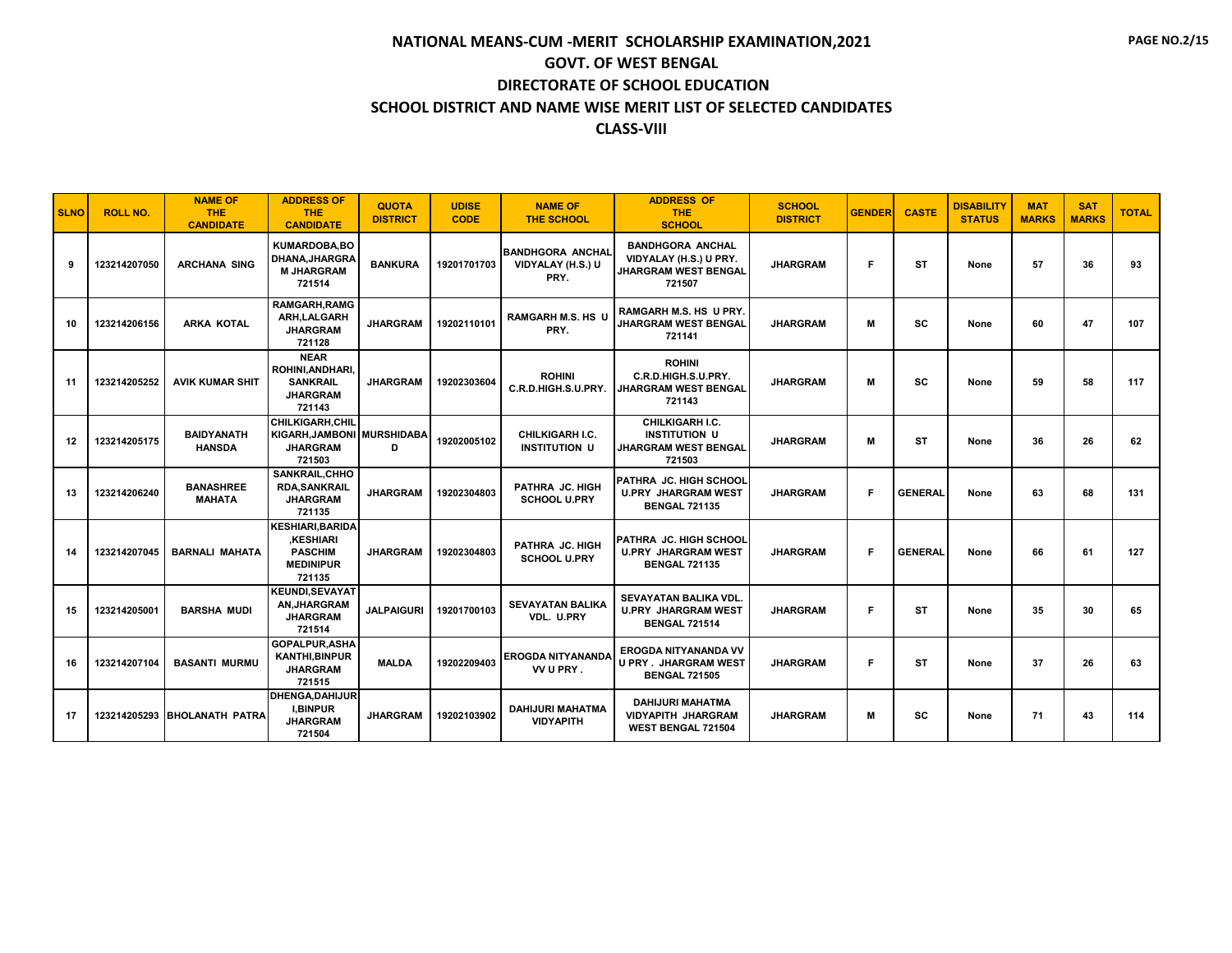| <b>SLNO</b> | <b>ROLL NO.</b> | <b>NAME OF</b><br><b>THE</b><br><b>CANDIDATE</b> | <b>ADDRESS OF</b><br><b>THE</b><br><b>CANDIDATE</b>                                        | <b>QUOTA</b><br><b>DISTRICT</b> | <b>UDISE</b><br><b>CODE</b> | <b>NAME OF</b><br><b>THE SCHOOL</b>               | <b>ADDRESS OF</b><br><b>THE</b><br><b>SCHOOL</b>                                        | <b>SCHOOL</b><br><b>DISTRICT</b> | <b>GENDER</b> | <b>CASTE</b>   | <b>DISABILITY</b><br><b>STATUS</b> | <b>MAT</b><br><b>MARKS</b> | <b>SAT</b><br><b>MARKS</b> | <b>TOTAL</b> |
|-------------|-----------------|--------------------------------------------------|--------------------------------------------------------------------------------------------|---------------------------------|-----------------------------|---------------------------------------------------|-----------------------------------------------------------------------------------------|----------------------------------|---------------|----------------|------------------------------------|----------------------------|----------------------------|--------------|
| 18          | 123214205084    | <b>BIDISHA PATRA</b>                             | <b>BHATHANDIA.JAN</b><br>AGHATI, GOPIBAL<br><b>LAVPUR</b><br><b>JHARGRAM</b><br>721506     | <b>JHARGRAM</b>                 | 19203802002                 | <b>TAPSIA VIDYASAGAR</b><br>SNKT.U.PRY            | <b>TAPSIA VIDYASAGAR</b><br>SNKT.U.PRY JHARGRAM<br><b>WEST BENGAL 721517</b>            | <b>JHARGRAM</b>                  | F.            | <b>GENERAL</b> | None                               | 79                         | 49                         | 128          |
| 19          | 123214205301    | <b>BIKASH MAHATA</b>                             | <b>SANKRAIL, BAKRA</b><br><b>CHAK, SANKRAIL</b><br><b>JHARGRAM</b><br>721135               | <b>JHARGRAM</b>                 | 19202304803                 | PATHRA JC. HIGH<br><b>SCHOOL U.PRY</b>            | PATHRA JC. HIGH SCHOOL<br><b>U.PRY JHARGRAM WEST</b><br><b>BENGAL 721135</b>            | <b>JHARGRAM</b>                  | М             | <b>GENERAL</b> | None                               | 82                         | 61                         | 143          |
| 20          | 123214207048    | <b>BINA MAHATA</b>                               | <b>SANKRAIL, BAKRA</b><br><b>CHAK, SANKRAIL</b><br><b>JHARGRAM</b><br>721135               | <b>JHARGRAM</b>                 | 19202304803                 | PATHRA JC. HIGH<br><b>SCHOOL U.PRY</b>            | PATHRA JC. HIGH SCHOOL<br><b>U.PRY JHARGRAM WEST</b><br><b>BENGAL 721135</b>            | <b>JHARGRAM</b>                  | F.            | <b>GENERAL</b> | None                               | 71                         | 61                         | 132          |
| 21          | 123214205335    | <b>BISWANATH</b><br><b>HEMBRAM</b>               | <b>BELIAGURI, KAPG</b><br><b>ARI, JAMBONI</b><br><b>JHARGRAM</b><br>721505                 | <b>BANKURA</b>                  | 19202002003                 | <b>KAPGARI</b><br><b>S.B.VIDALAYA U.PRY</b>       | <b>KAPGARI S.B.VIDALAYA</b><br><b>U.PRY JHARGRAM WEST</b><br><b>BENGAL 721505</b>       | <b>JHARGRAM</b>                  | м             | <b>ST</b>      | None                               | 47                         | 43                         | 90           |
| 22          | 123214207047    | <b>BURU LUKUI</b><br><b>HANSDA</b>               | <b>KAYASOLE.MAHU</b><br><b>LBANI.GOPIBALL</b><br><b>AVPUR</b><br><b>JHARGRAM</b><br>721506 | <b>HOWRAH</b>                   | 19202606604                 | <b>DHANSOLE ADIBASI</b><br>H.S.U.PRY              | <b>DHANSOLE ADIBASI</b><br><b>H.S.U.PRY JHARGRAM</b><br><b>WEST BENGAL 721506</b>       | <b>JHARGRAM</b>                  | F             | <b>ST</b>      | None                               | 37                         | 32                         | 69           |
| 23          | 123214205418    | <b>CHAMPABATI</b><br><b>MANDI</b>                | SHITALPURA.NAY<br><b>AGRAM, NAYAGRA</b><br><b>M JHARGRAM</b><br>721159                     | <b>HOOGHLY</b>                  | 19202402904                 | <b>NAYAGRAM GOVT.</b><br><b>MODEL SCHOOL (EM)</b> | <b>NAYAGRAM GOVT, MODEL</b><br><b>SCHOOL (EM) JHARGRAM</b><br><b>WEST BENGAL 721125</b> | <b>JHARGRAM</b>                  | F.            | <b>ST</b>      | None                               | 47                         | 23                         | 70           |
| 24          | 123214206091    | <b>CHHUKU HANSDA</b>                             | <b>PURNAPANI.BENA</b><br><b>SULI, JAMBONI</b><br><b>JHARGRAM</b><br>721505                 | <b>BANKURA</b>                  | 19202002003                 | <b>KAPGARI</b><br>S.B.VIDALAYA U.PRY              | <b>KAPGARI S.B.VIDALAYA</b><br><b>U.PRY JHARGRAM WEST</b><br><b>BENGAL 721505</b>       | <b>JHARGRAM</b>                  | М             | <b>ST</b>      | None                               | 62                         | 31                         | 93           |
| 25          | 123214205012    | <b>DIPTASA PATRA</b>                             | <b>BINPUR, BINPUR, B</b><br><b>INPUR</b><br><b>JHARGRAM</b><br>721514                      | <b>JHARGRAM</b>                 | 19202100301                 | <b>BINPUR HIGH SCHOOL</b><br>U. PRY.              | <b>BINPUR HIGH SCHOOL U.</b><br>PRY. JHARGRAM WEST<br><b>BENGAL 721504</b>              | <b>JHARGRAM</b>                  | F.            | <b>GENERAL</b> | None                               | 63                         | 65                         | 128          |
| 26          | 123214205231    | <b>DIPTI DEY</b>                                 | <b>BAHARADARI.BA</b><br><b>HARADARI, SANK</b><br><b>RAIL JHARGRAM</b><br>721143            | <b>JHARGRAM</b>                 | 19202303502                 | <b>ROHINI BALIKA</b><br>VIDYALAYA U.PRY.          | ROHINI BALIKA VIDYALAYA<br><b>U.PRY. JHARGRAM WEST</b><br><b>BENGAL 721143</b>          | <b>JHARGRAM</b>                  | F.            | <b>GENERAL</b> | None                               | 69                         | 63                         | 132          |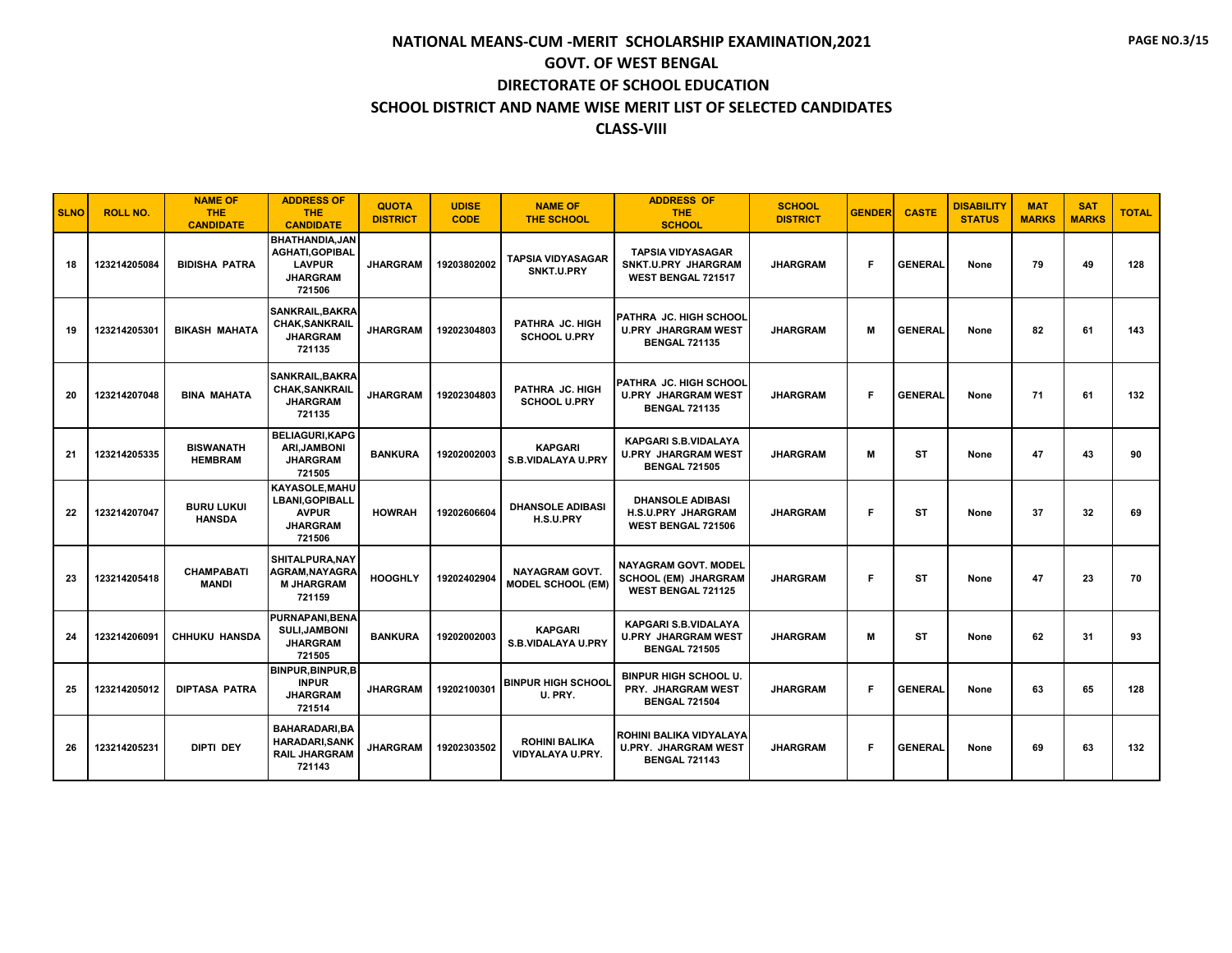| <b>SLNO</b> | <b>ROLL NO.</b> | <b>NAME OF</b><br><b>THE</b><br><b>CANDIDATE</b> | <b>ADDRESS OF</b><br><b>THE</b><br><b>CANDIDATE</b>                                         | <b>QUOTA</b><br><b>DISTRICT</b> | <b>UDISE</b><br><b>CODE</b> | <b>NAME OF</b><br><b>THE SCHOOL</b>                      | <b>ADDRESS OF</b><br>THE.<br><b>SCHOOL</b>                                                   | <b>SCHOOL</b><br><b>DISTRICT</b> | <b>GENDER</b> | <b>CASTE</b>   | <b>DISABILITY</b><br><b>STATUS</b> | <b>MAT</b><br><b>MARKS</b> | <b>SAT</b><br><b>MARKS</b> | <b>TOTAL</b> |
|-------------|-----------------|--------------------------------------------------|---------------------------------------------------------------------------------------------|---------------------------------|-----------------------------|----------------------------------------------------------|----------------------------------------------------------------------------------------------|----------------------------------|---------------|----------------|------------------------------------|----------------------------|----------------------------|--------------|
| 27          | 123214206219    | <b>DRUBENDU</b><br><b>MAHATA</b>                 | <b>JHARGRAM.MONT</b><br><b>IPAMOHANPUR.J</b><br><b>HARGRAM</b><br><b>JHARGRAM</b><br>721507 | <b>JHARGRAM</b>                 | 19202304803                 | PATHRA JC. HIGH<br><b>SCHOOL U.PRY</b>                   | PATHRA JC. HIGH SCHOOL<br><b>U.PRY JHARGRAM WEST</b><br><b>BENGAL 721135</b>                 | <b>JHARGRAM</b>                  | м             | <b>GENERAL</b> | None                               | 68                         | 68                         | 136          |
| 28          | 123214206105    | <b>FAGUN SAREN</b>                               | <b>BELIAGURI.KAPG</b><br><b>ARI.JAMBONI</b><br><b>JHARGRAM</b><br>721505                    | <b>BIRBHUM</b>                  | 19202002003                 | <b>KAPGARI</b><br><b>S.B.VIDALAYA U.PRY</b>              | <b>KAPGARI S.B.VIDALAYA</b><br><b>U.PRY JHARGRAM WEST</b><br><b>BENGAL 721505</b>            | <b>JHARGRAM</b>                  | М             | <b>ST</b>      | None                               | 49                         | 35                         | 84           |
| 29          | 123214205434    | <b>FALGUNI BARAL</b>                             | <b>BAKRA.BAKRACH</b><br><b>AK,SANKRAIL</b><br><b>JHARGRAM</b><br>721135                     | <b>JHARGRAM</b>                 | 19202304803                 | PATHRA JC. HIGH<br><b>SCHOOL U.PRY</b>                   | <b>PATHRA JC. HIGH SCHOOL</b><br><b>U.PRY JHARGRAM WEST</b><br><b>BENGAL 721135</b>          | <b>JHARGRAM</b>                  | F             | sc             | None                               | 68                         | 52                         | 120          |
| 30          | 123214205170    | <b>FULARENU BARAL</b>                            | <b>BAKRA.BAKRACH</b><br><b>AK, SANKRAIL</b><br><b>JHARGRAM</b><br>721135                    | <b>JHARGRAM</b>                 | 19202304803                 | PATHRA JC. HIGH<br><b>SCHOOL U.PRY</b>                   | PATHRA JC. HIGH SCHOOL<br><b>U.PRY JHARGRAM WEST</b><br><b>BENGAL 721135</b>                 | <b>JHARGRAM</b>                  | F             | <b>SC</b>      | None                               | 72                         | 60                         | 132          |
| 31          | 123214205465    | <b>GOBORDHAN TUDU</b>                            | PARIHATI, PARIHA<br><b>TI.JAMBONI</b><br><b>JHARGRAM</b><br>721505                          | <b>HOWRAH</b>                   | 19202000205                 | <b>ASTHAPARA JR. HIGH</b><br>U PRY.                      | ASTHAPARA JR. HIGH U<br><b>PRY. JHARGRAM WEST</b><br><b>BENGAL 721505</b>                    | <b>JHARGRAM</b>                  | М             | <b>ST</b>      | None                               | 39                         | 29                         | 68           |
| 32          | 123214207016    | <b>GURUPADA</b><br><b>HEMBRAM</b>                | <b>GHAGRA, MURAB</b><br><b>ONI.LALGARH</b><br><b>JHARGRAM</b><br>721504                     | COOCHBEHA<br>R                  | 19202102401                 | <b>MURABONI NETAJI</b><br>HIGH SCHOOL U PRY              | <b>MURABONI NETAJI HIGH</b><br><b>SCHOOL U PRY.</b><br><b>JHARGRAM WEST BENGAL</b><br>721507 | <b>JHARGRAM</b>                  | М             | <b>ST</b>      | None                               | 42                         | 35                         | 77           |
| 33          | 123214206164    | <b>HIRAKJYOTI</b><br><b>MAHATA</b>               | <b>PUKURIA.PUKURI</b><br>A, JHARGRAM<br><b>JHARGRAM</b><br>721514                           | <b>JHARGRAM</b>                 | 19201703304                 | <b>DHOLKAT</b><br><b>P.P.VIDYAMANDIR</b><br><b>U.PRY</b> | <b>DHOLKAT</b><br>P.P.VIDYAMANDIR U.PRY<br><b>JHARGRAM WEST BENGAL</b><br>721507             | <b>JHARGRAM</b>                  | м             | <b>GENERAL</b> | None                               | 71                         | 57                         | 128          |
| 34          | 123214206085    | <b>HIRAMONI SAREN</b>                            | PATHARNASA, SA<br><b>RIA.GOPIBALLAV</b><br><b>PUR JHARGRAM</b><br>721506                    | <b>BIRBHUM</b>                  | 19202606604                 | <b>DHANSOLE ADIBASI</b><br>H.S.U.PRY                     | <b>DHANSOLE ADIBASI</b><br><b>H.S.U.PRY JHARGRAM</b><br><b>WEST BENGAL 721506</b>            | <b>JHARGRAM</b>                  | F             | <b>ST</b>      | None                               | 49                         | 31                         | 80           |
| 35          | 123214205285    | JAYAITA SINGH                                    | <b>KASHIDANGA.RO</b><br><b>HINI, SANKRAIL</b><br><b>JHARGRAM</b><br>721143                  | <b>HOWRAH</b>                   | 19202302705                 | KASHIDANGA JR. HIGH<br>U PRY.                            | KASHIDANGA JR. HIGH U<br>PRY. JHARGRAM WEST<br><b>BENGAL 721143</b>                          | <b>JHARGRAM</b>                  | F             | <b>ST</b>      | None                               | 38                         | 30                         | 68           |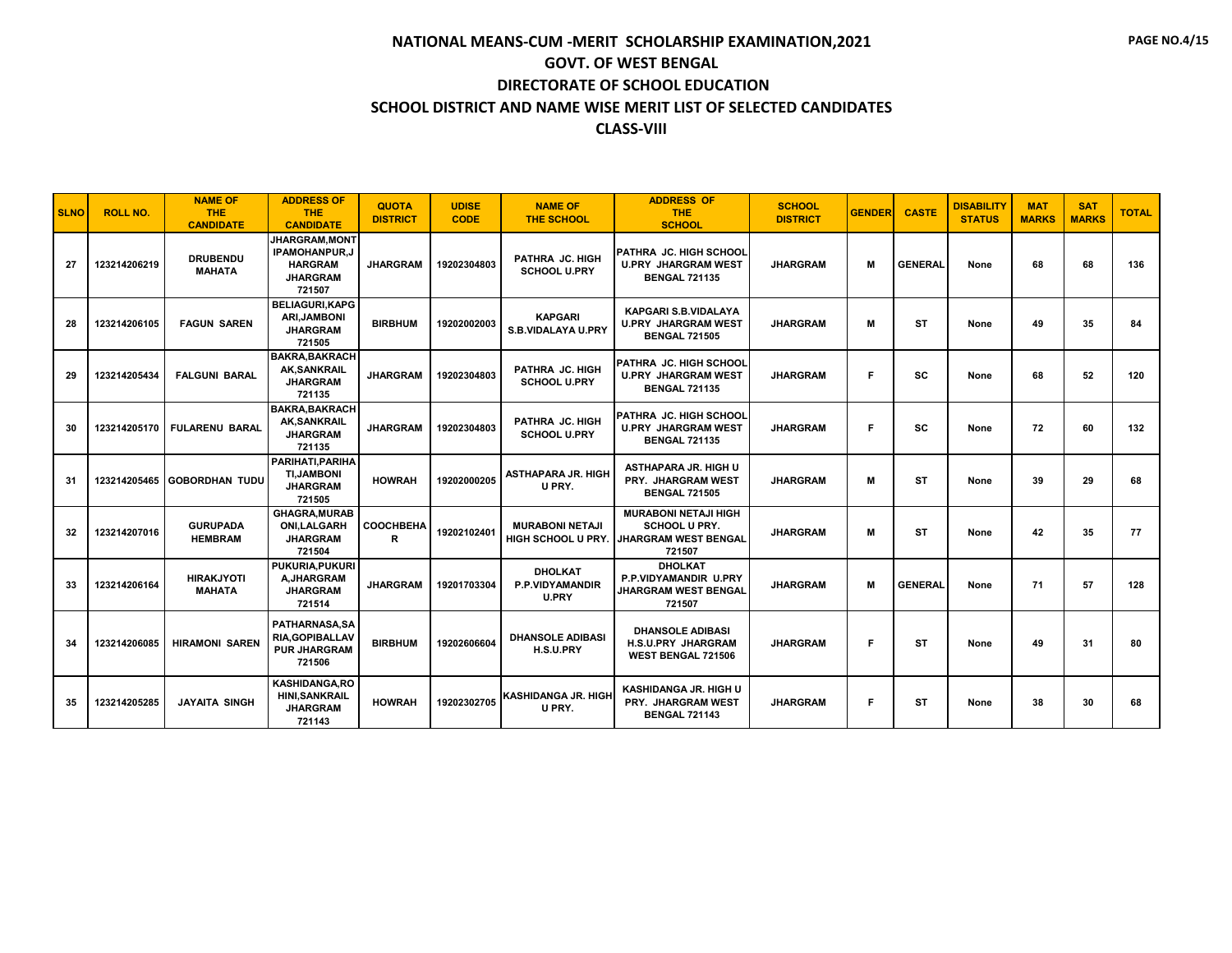| <b>SLNO</b> | <b>ROLL NO.</b> | <b>NAME OF</b><br><b>THE</b><br><b>CANDIDATE</b> | <b>ADDRESS OF</b><br><b>THE</b><br><b>CANDIDATE</b>                                                      | <b>QUOTA</b><br><b>DISTRICT</b> | <b>UDISE</b><br><b>CODE</b> | <b>NAME OF</b><br><b>THE SCHOOL</b>                | <b>ADDRESS OF</b><br><b>THE</b><br><b>SCHOOL</b>                                            | <b>SCHOOL</b><br><b>DISTRICT</b> | <b>GENDER</b> | <b>CASTE</b>   | <b>DISABILITY</b><br><b>STATUS</b> | <b>MAT</b><br><b>MARKS</b> | <b>SAT</b><br><b>MARKS</b> | <b>TOTAL</b> |
|-------------|-----------------|--------------------------------------------------|----------------------------------------------------------------------------------------------------------|---------------------------------|-----------------------------|----------------------------------------------------|---------------------------------------------------------------------------------------------|----------------------------------|---------------|----------------|------------------------------------|----------------------------|----------------------------|--------------|
| 36          | 123214206123    | <b>JAYANTA MAHATA</b>                            | JHARGRAM.BAND<br><b>HGORA, JHARGRA</b><br><b>M JHARGRAM</b><br>721507                                    | <b>JHARGRAM</b>                 | 19202304803                 | PATHRA JC. HIGH<br><b>SCHOOL U.PRY</b>             | PATHRA JC. HIGH SCHOOL<br><b>U.PRY JHARGRAM WEST</b><br><b>BENGAL 721135</b>                | <b>JHARGRAM</b>                  | м             | <b>GENERAL</b> | None                               | 68                         | 60                         | 128          |
| 37          | 123214206212    | <b>JINIA MAHATA</b>                              | <b>GUIMARA, JHARG</b><br><b>RAM, JHARGRAM</b><br><b>JHARGRAM</b><br>721513                               | <b>JHARGRAM</b>                 | 19201707003                 | <b>MANIKPARA BALIKA</b><br>VDL. U.PRY              | <b>MANIKPARA BALIKA VDL.</b><br><b>U.PRY JHARGRAM WEST</b><br><b>BENGAL 721513</b>          | <b>JHARGRAM</b>                  | F             | <b>GENERAL</b> | None                               | 75                         | 55                         | 130          |
| 38          | 123214207093    | <b>JOYKRISHNA</b><br><b>MAHATA</b>               | DUDHKUNDI,CHU<br><b>NPARA, SANKRAIL</b><br><b>JHARGRAM</b><br>721135                                     | <b>JHARGRAM</b>                 | 19202304102                 | <b>DUDHKUNDI S. C.</b><br><b>HIGH SCHOOL U.PRY</b> | <b>DUDHKUNDI S. C. HIGH</b><br><b>SCHOOL U.PRY</b><br><b>JHARGRAM WEST BENGAL</b><br>721135 | <b>JHARGRAM</b>                  | м             | <b>GENERAL</b> | None                               | 64                         | 66                         | 130          |
| 39          | 123214205254    | <b>KALYANI SEN</b>                               | <b>PO-GURUMA</b><br><b>BHAMAL, GURUM</b><br>A<br><b>BHAMAL, BELIABE</b><br><b>RAH JHARGRAM</b><br>721517 | <b>JHARGRAM</b>                 | 19203801005                 | <b>BOLDI N.M. HIGH</b><br><b>SCHOOL U.PRY</b>      | <b>BOLDI N.M. HIGH SCHOOL</b><br><b>U.PRY JHARGRAM WEST</b><br><b>BENGAL 721517</b>         | <b>JHARGRAM</b>                  | F             | <b>SC</b>      | None                               | 62                         | 36                         | 98           |
| 40          | 123214206143    | KOUSHIK ROUTH                                    | <b>GHAGRISOLE,KH</b><br><b>ARIKAMATHANI,N</b><br><b>AYAGRAM</b><br><b>JHARGRAM</b><br>721159             | <b>BARRACKPO</b><br><b>RE</b>   | 19202404502                 | KHARIKA B.M. S. C HS<br><b>U PRY</b>               | KHARIKA B.M. S. C HS U<br><b>PRY JHARGRAM WEST</b><br><b>BENGAL 721159</b>                  | <b>JHARGRAM</b>                  | м             | <b>ST</b>      | None                               | 47                         | 38                         | 85           |
| 41          | 123214205388    | <b>KOYEL MANNA</b>                               | <b>KULIANA.MALINC</b><br><b>HA.BELIABERAH</b><br><b>JHARGRAM</b><br>721517                               | <b>JHARGRAM</b>                 | 19203802904                 | <b>RANTUA HIGH</b><br><b>SCHOOL U.PRY</b>          | <b>RANTUA HIGH SCHOOL</b><br><b>U.PRY JHARGRAM WEST</b><br><b>BENGAL 721517</b>             | <b>JHARGRAM</b>                  | F             | <b>SC</b>      | None                               | 61                         | 41                         | 102          |
| 42          |                 | 123214206215 LAKSHMAN MURMU                      | <b>BELIABERAH.NOH</b><br>ARIA, BELIABERA<br><b>H JHARGRAM</b><br>721517                                  | <b>BANKURA</b>                  | 19202304803                 | PATHRA JC. HIGH<br><b>SCHOOL U.PRY</b>             | PATHRA JC. HIGH SCHOOL<br><b>U.PRY JHARGRAM WEST</b><br><b>BENGAL 721135</b>                | <b>JHARGRAM</b>                  | м             | <b>ST</b>      | None                               | 58                         | 36                         | 94           |
| 43          | 123214206187    | <b>LAXMIMANI</b><br><b>HANSDA</b>                | <b>TILABONI.TILABO</b><br><b>NI.LALGARH</b><br><b>JHARGRAM</b><br>721507                                 | <b>BANKURA</b>                  | 19202101304                 | TILABONI HS U PRY.                                 | TILABONI HS U PRY.<br><b>JHARGRAM WEST BENGAL</b><br>721507                                 | <b>JHARGRAM</b>                  | F.            | <b>ST</b>      | None                               | 50                         | 41                         | 91           |
| 44          | 123214205128    | <b>MADHURIMA</b><br><b>MANDAL</b>                | <b>BARAMCHATI, BAL</b><br><b>IGERIA.NAYAGRA</b><br><b>M JHARGRAM</b><br>721125                           | <b>JHARGRAM</b>                 | 19202407102                 | <b>BALIGERIA BALIKA</b><br><b>VIDYAPITH</b>        | <b>BALIGERIA BALIKA</b><br><b>VIDYAPITH JHARGRAM</b><br><b>WEST BENGAL 721125</b>           | <b>JHARGRAM</b>                  | F             | <b>SC</b>      | None                               | 59                         | 43                         | 102          |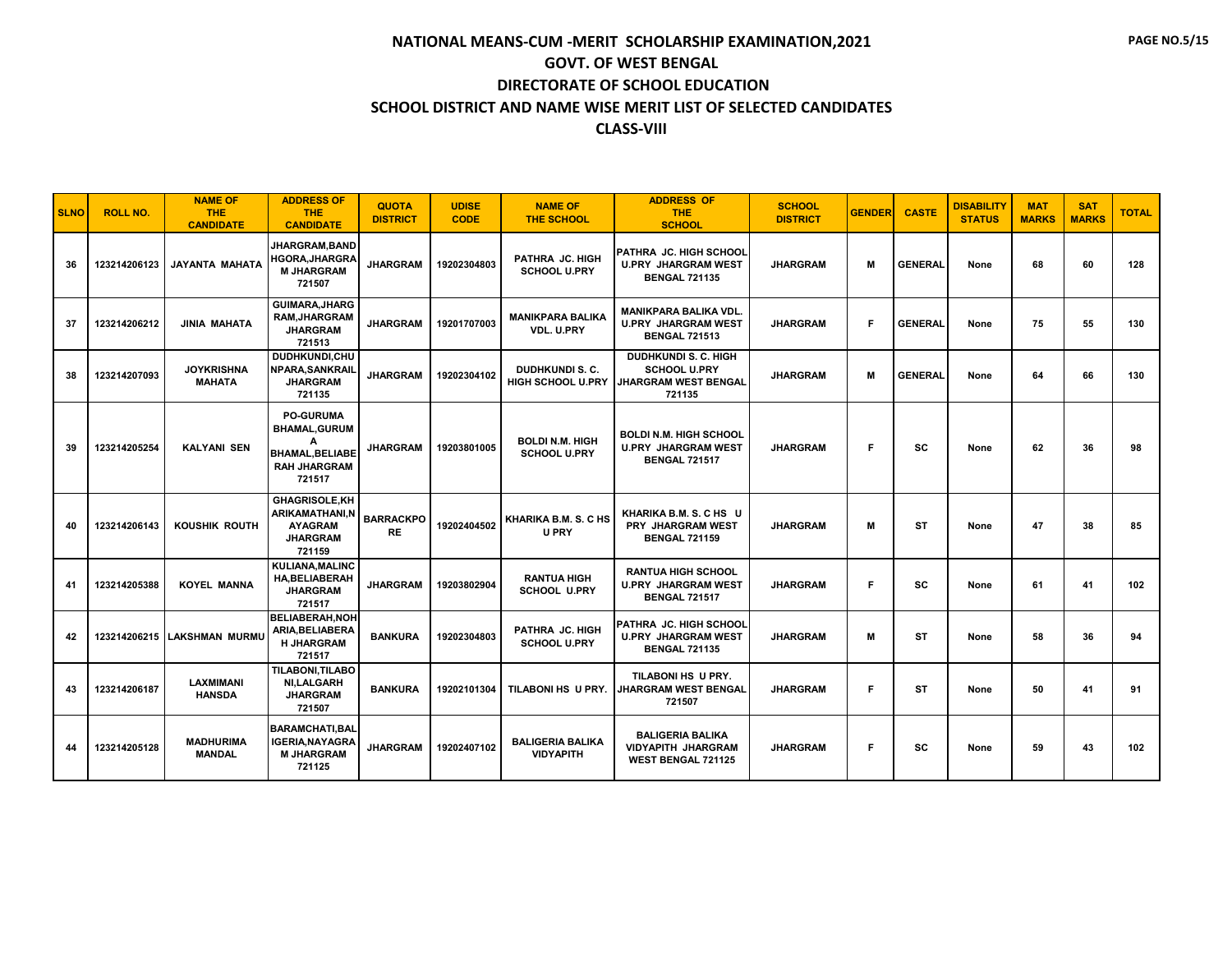| <b>SLNO</b> | <b>ROLL NO.</b> | <b>NAME OF</b><br><b>THE</b><br><b>CANDIDATE</b> | <b>ADDRESS OF</b><br><b>THE</b><br><b>CANDIDATE</b>                                                             | <b>QUOTA</b><br><b>DISTRICT</b> | <b>UDISE</b><br><b>CODE</b> | <b>NAME OF</b><br><b>THE SCHOOL</b>                       | <b>ADDRESS OF</b><br><b>THE</b><br><b>SCHOOL</b>                                         | <b>SCHOOL</b><br><b>DISTRICT</b> | <b>GENDER</b> | <b>CASTE</b>   | <b>DISABILITY</b><br><b>STATUS</b> | <b>MAT</b><br><b>MARKS</b> | <b>SAT</b><br><b>MARKS</b> | <b>TOTAL</b> |
|-------------|-----------------|--------------------------------------------------|-----------------------------------------------------------------------------------------------------------------|---------------------------------|-----------------------------|-----------------------------------------------------------|------------------------------------------------------------------------------------------|----------------------------------|---------------|----------------|------------------------------------|----------------------------|----------------------------|--------------|
| 45          | 123214205311    | <b>MAITRI PRADHAN</b>                            | ANDHARI, ANDHA<br><b>RI</b><br><b>MOUBHANDAR,SA</b><br><b>NKRAIL</b><br><b>JHARGRAM</b><br>721143               | <b>JHARGRAM</b>                 | 19202302303                 | ANDHARI M.B.S.HIGH<br><b>SCHOOL U.PRY.</b>                | <b>ANDHARI M.B.S.HIGH</b><br><b>SCHOOL U.PRY.</b><br>JHARGRAM WEST BENGAL<br>721143      | <b>JHARGRAM</b>                  | F.            | <b>GENERAL</b> | None                               | 69                         | 56                         | 125          |
| 46          | 123214207030    | <b>MAMATA RANA</b>                               | TENTULIA.BAKRA<br>,GOPIBALLAVPUR<br><b>JHARGRAM</b><br>721506                                                   | <b>JHARGRAM</b>                 | 19202605602                 | BAKRA S.S.V.U.PRY                                         | <b>BAKRA S.S.V.U.PRY</b><br><b>JHARGRAM WEST BENGAL</b><br>721506                        | <b>JHARGRAM</b>                  | F             | <b>SC</b>      | None                               | 65                         | 43                         | 108          |
| 47          | 123214207077    | <b>MAMONI SARKAR</b>                             | KANTAPAHARI.KA<br>NTAPAHARI, LALG<br><b>ARH JHARGRAM</b><br>721121                                              | <b>JHARGRAM</b>                 | 19202108802                 | KANTAPAHARI V.<br>VIDYAPITH U PRY.                        | KANTAPAHARI V.<br><b>VIDYAPITH U PRY.</b><br><b>JHARGRAM WEST BENGAL</b><br>721121       | <b>JHARGRAM</b>                  | F             | <b>SC</b>      | None                               | 55                         | 39                         | 94           |
| 48          | 123214206007    | <b>MARSHAL SAREN</b>                             | <b>BAGDOBA,KALMA</b><br>PUKURIA, NAYAG<br><b>RAM JHARGRAM</b><br>721159                                         | <b>HOWRAH</b>                   | 19202402407                 | <b>CHALTABERA JR.</b><br>HIGH U PRY.                      | <b>CHALTABERA JR. HIGH U</b><br><b>PRY. JHARGRAM WEST</b><br><b>BENGAL 721159</b>        | <b>JHARGRAM</b>                  | М             | <b>ST</b>      | None                               | 37                         | 29                         | 66           |
| 49          | 123214205343    | <b>MILAN HANSDA</b>                              | JAMBONI,KISMAT<br><b>JAMBONI, SANKR</b><br>AIL JHARGRAM<br>721503                                               | <b>JHARGRAM</b>                 | 19202304803                 | PATHRA JC. HIGH<br><b>SCHOOL U.PRY</b>                    | PATHRA JC. HIGH SCHOOL<br><b>U.PRY JHARGRAM WEST</b><br><b>BENGAL 721135</b>             | <b>JHARGRAM</b>                  | м             | <b>ST</b>      | None                               | 56                         | 56                         | 112          |
| 50          | 123214205450    | <b>MINATI HEMBRAM</b>                            | <b>JAMDAHARI.DUM</b><br><b>URIA, JAMBONI</b><br><b>JHARGRAM</b><br>721505                                       | <b>JALPAIGURI</b>               | 19202003601                 | <b>DUMURIA</b><br><b>J.C.INSTIYTUTION</b><br><b>U.PRY</b> | <b>DUMURIA</b><br><b>J.C.INSTIYTUTION U.PRY</b><br><b>JHARGRAM WEST BENGAL</b><br>721505 | <b>JHARGRAM</b>                  | F             | <b>ST</b>      | None                               | 43                         | 22                         | 65           |
| 51          | 123214206227    | <b>MONALISA PAL</b>                              | <b>BLOCK-</b><br><b>GOPIBALLAVPUR</b><br><b>II.DHADANGRI.BE</b><br><b>LIABERAH</b><br><b>JHARGRAM</b><br>721517 | <b>JHARGRAM</b>                 | 19203801005                 | <b>BOLDI N.M. HIGH</b><br><b>SCHOOL U.PRY</b>             | <b>BOLDI N.M. HIGH SCHOOL</b><br><b>U.PRY JHARGRAM WEST</b><br><b>BENGAL 721517</b>      | <b>JHARGRAM</b>                  | F.            | <b>GENERAL</b> | None                               | 78                         | 57                         | 135          |
| 52          | 123214205177    | <b>MOUMITA SAREN</b>                             | PARIHATI, PARIHA<br><b>TI, JAMBONI</b><br><b>JHARGRAM</b><br>721505                                             | <b>BANKURA</b>                  | 19202001601                 | PARIHATI P.S. HIGH<br><b>SCHOOL U.PRY</b>                 | PARIHATI P.S. HIGH<br><b>SCHOOL U.PRY</b><br><b>JHARGRAM WEST BENGAL</b><br>721505       | <b>JHARGRAM</b>                  | F             | <b>ST</b>      | None                               | 70                         | 27                         | 97           |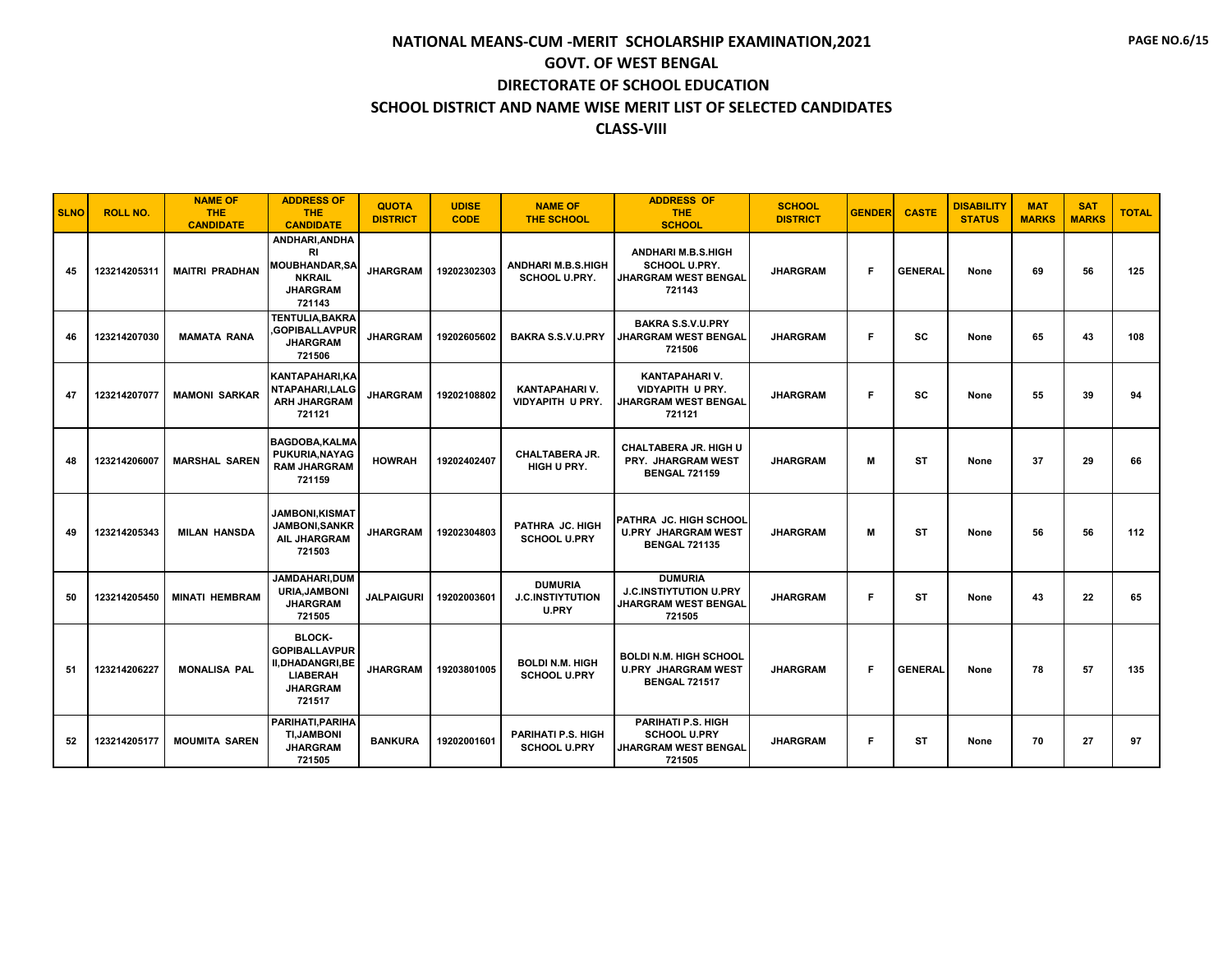| <b>SLNO</b> | <b>ROLL NO.</b> | <b>NAME OF</b><br><b>THE</b><br><b>CANDIDATE</b> | <b>ADDRESS OF</b><br><b>THE</b><br><b>CANDIDATE</b>                                                                                                        | <b>QUOTA</b><br><b>DISTRICT</b> | <b>UDISE</b><br><b>CODE</b> | <b>NAME OF</b><br><b>THE SCHOOL</b>            | <b>ADDRESS OF</b><br><b>THE</b><br><b>SCHOOL</b>                                    | <b>SCHOOL</b><br><b>DISTRICT</b> | <b>GENDER</b> | <b>CASTE</b>   | <b>DISABILITY</b><br><b>STATUS</b> | <b>MAT</b><br><b>MARKS</b> | <b>SAT</b><br><b>MARKS</b> | <b>TOTAL</b> |
|-------------|-----------------|--------------------------------------------------|------------------------------------------------------------------------------------------------------------------------------------------------------------|---------------------------------|-----------------------------|------------------------------------------------|-------------------------------------------------------------------------------------|----------------------------------|---------------|----------------|------------------------------------|----------------------------|----------------------------|--------------|
| 53          | 123214205340    | <b>NANDIP MAHATA</b>                             | <b>SANKRAIL.DUDHK</b><br><b>UNDI, SANKRAIL</b><br><b>JHARGRAM</b><br>721135                                                                                | <b>JHARGRAM</b>                 | 19202304803                 | PATHRA JC. HIGH<br><b>SCHOOL U.PRY</b>         | PATHRA JC, HIGH SCHOOL<br><b>U.PRY JHARGRAM WEST</b><br><b>BENGAL 721135</b>        | <b>JHARGRAM</b>                  | м             | <b>GENERAL</b> | None                               | 64                         | 76                         | 140          |
| 54          | 123214206057    | <b>NIRJHARA DEY</b>                              | <b>GOPIBALLAVPUR</b><br>BLOCK-<br>1,GOPIBALLAVPU<br><b>R.GOPIBALLAVPU</b><br><b>R JHARGRAM</b><br>721506                                                   | <b>JHARGRAM</b>                 | 19202604202                 | <b>NAYABASAN</b><br>J.K.BALIKA V.U.PRY         | NAYABASAN J.K.BALIKA<br>V.U.PRY JHARGRAM WEST<br><b>BENGAL 721506</b>               | <b>JHARGRAM</b>                  | F.            | <b>GENERAL</b> | None                               | 66                         | 60                         | 126          |
| 55          | 123214206216    | PAPIYA MAHATA                                    | <b>SANKRAIL, BANPU</b><br><b>RA, SANKRAIL</b><br><b>JHARGRAM</b><br>721143                                                                                 | <b>JHARGRAM</b>                 | 19202304803                 | PATHRA JC. HIGH<br><b>SCHOOL U.PRY</b>         | PATHRA JC. HIGH SCHOOL<br><b>U.PRY JHARGRAM WEST</b><br><b>BENGAL 721135</b>        | <b>JHARGRAM</b>                  | F             | <b>GENERAL</b> | None                               | 74                         | 73                         | 147          |
| 56          | 123214206096    | <b>PAYEL MAHALI</b>                              | <b>VILL ANKRO PO</b><br><b>BINPUR PS</b><br><b>BINPUR DIST</b><br><b>JHARGRAM PIN</b><br><b>NO</b><br>721514, BINPUR, BI<br><b>NPUR JHARGRAM</b><br>721514 | <b>BANKURA</b>                  | 19202213202                 | <b>AULIA HIGH SCHOOL</b><br>U. PRY.            | AULIA HIGH SCHOOL U.<br>PRY. JHARGRAM WEST<br><b>BENGAL 721514</b>                  | <b>JHARGRAM</b>                  | F             | ST             | None                               | 57                         | 41                         | 98           |
| 57          | 123214206237    | PIYALI MAHATA                                    | NAYAGRAM.CHAN<br>DABILA, NAYAGRA<br><b>M JHARGRAM</b><br>721125                                                                                            | <b>JHARGRAM</b>                 | 19202304803                 | PATHRA JC. HIGH<br><b>SCHOOL U.PRY</b>         | <b>PATHRA JC. HIGH SCHOOL</b><br><b>U.PRY JHARGRAM WEST</b><br><b>BENGAL 721135</b> | <b>JHARGRAM</b>                  | F.            | <b>GENERAL</b> | None                               | 60                         | 67                         | 127          |
| 58          | 123214205171    | <b>PRABIR MUDI</b>                               | <b>JHARGRAM,SEVA</b><br>YATAN, JHARGRA<br><b>M JHARGRAM</b><br>721514                                                                                      | <b>JHARGRAM</b>                 | 19202304803                 | PATHRA JC. HIGH<br><b>SCHOOL U.PRY</b>         | PATHRA JC. HIGH SCHOOL<br><b>U.PRY JHARGRAM WEST</b><br><b>BENGAL 721135</b>        | <b>JHARGRAM</b>                  | М             | ST             | None                               | 62                         | 42                         | 104          |
| 59          | 123214205245    | <b>PRABIR SANTRA</b>                             | <b>MALINCHA.MALIN</b><br><b>CHA.BELIABERAH</b><br><b>JHARGRAM</b><br>721517                                                                                | <b>JHARGRAM</b>                 | 19203803002                 | <b>MALANCHA HIGH</b><br><b>SCHOOL U.PRY</b>    | <b>MALANCHA HIGH SCHOOL</b><br><b>U.PRY JHARGRAM WEST</b><br><b>BENGAL 721517</b>   | <b>JHARGRAM</b>                  | М             | <b>GENERAL</b> | None                               | 74                         | 60                         | 134          |
| 60          | 123214206073    | <b>PRALAY SINGHA</b>                             | <b>RAGRA.RAGRA.S</b><br><b>ANKRAIL</b><br><b>JHARGRAM</b><br>721517                                                                                        | <b>JHARGRAM</b>                 | 19202301002                 | <b>RAGRA</b><br><b>R.N.M.ACADEMY</b><br>U.PRY. | RAGRA R.N.M.ACADEMY<br><b>U.PRY. JHARGRAM WEST</b><br><b>BENGAL 721517</b>          | <b>JHARGRAM</b>                  | М             | <b>GENERAL</b> | None                               | 68                         | 54                         | 122          |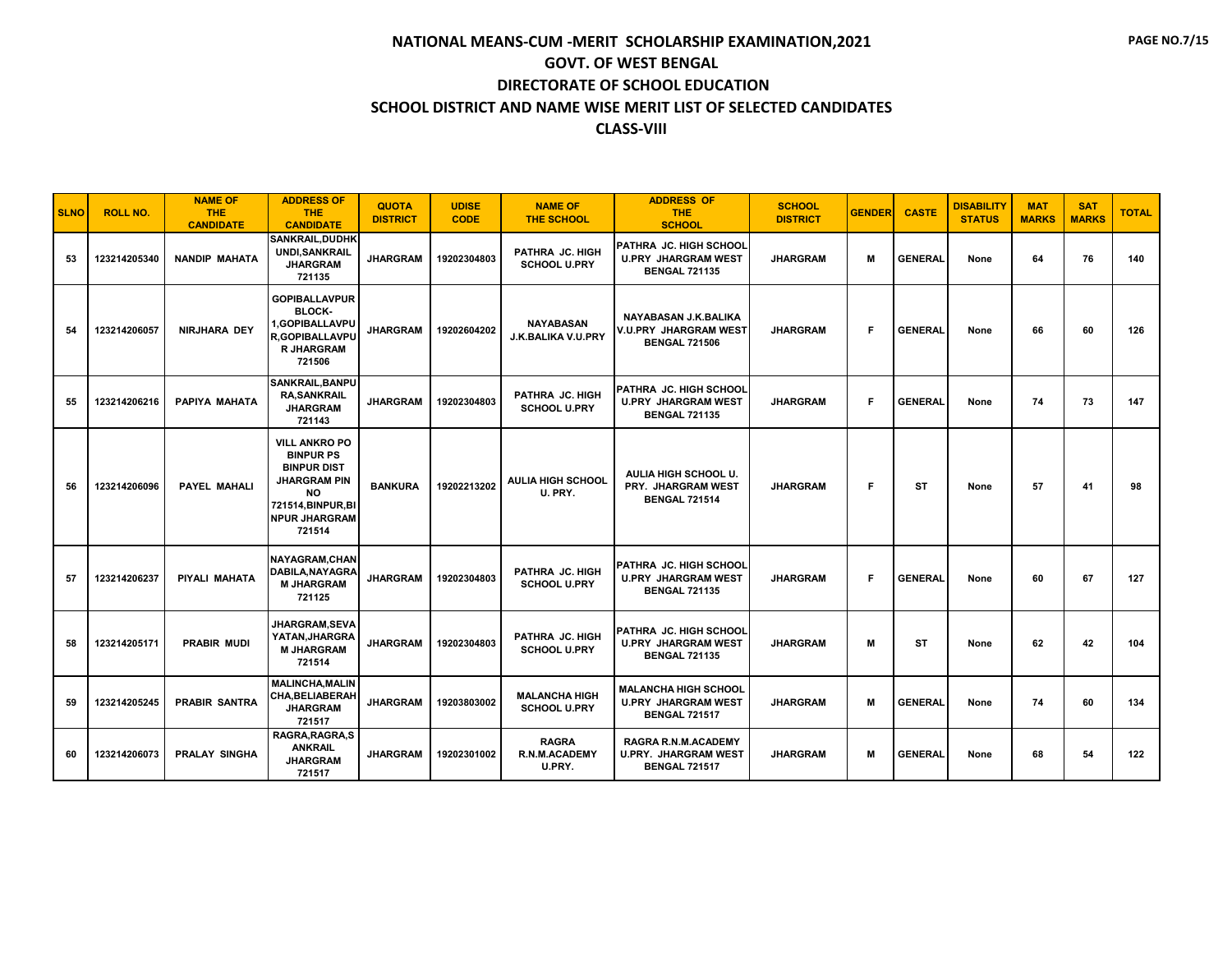| <b>SLNO</b> | <b>ROLL NO.</b> | <b>NAME OF</b><br><b>THE</b><br><b>CANDIDATE</b> | <b>ADDRESS OF</b><br><b>THE</b><br><b>CANDIDATE</b>                                               | <b>QUOTA</b><br><b>DISTRICT</b> | <b>UDISE</b><br><b>CODE</b> | <b>NAME OF</b><br><b>THE SCHOOL</b>       | <b>ADDRESS OF</b><br><b>THE</b><br><b>SCHOOL</b>                                    | <b>SCHOOL</b><br><b>DISTRICT</b> | <b>GENDER</b> | <b>CASTE</b>   | <b>DISABILITY</b><br><b>STATUS</b> | <b>MAT</b><br><b>MARKS</b> | <b>SAT</b><br><b>MARKS</b> | <b>TOTAL</b> |
|-------------|-----------------|--------------------------------------------------|---------------------------------------------------------------------------------------------------|---------------------------------|-----------------------------|-------------------------------------------|-------------------------------------------------------------------------------------|----------------------------------|---------------|----------------|------------------------------------|----------------------------|----------------------------|--------------|
| 61          | 123214205303    | <b>PRAMES RAUL</b>                               | <b>NEAR</b><br>ROHINI, BAHARAD<br><b>ARI, SANKRAIL</b><br><b>JHARGRAM</b><br>721143               | <b>JHARGRAM</b>                 | 19202303604                 | <b>ROHINI</b><br>C.R.D.HIGH.S.U.PRY.      | <b>ROHINI</b><br>C.R.D.HIGH.S.U.PRY.<br><b>JHARGRAM WEST BENGAL</b><br>721143       | <b>JHARGRAM</b>                  | м             | SC             | None                               | 66                         | 55                         | 121          |
| 62          | 123214205215    | <b>PRASAD PRATIHAR</b>                           | ASANBONI, BINPU<br><b>R,BINPUR</b><br><b>JHARGRAM</b><br>721514                                   | <b>JHARGRAM</b>                 | 19202213202                 | <b>AULIA HIGH SCHOOL</b><br>U. PRY.       | AULIA HIGH SCHOOL U.<br>PRY. JHARGRAM WEST<br><b>BENGAL 721514</b>                  | <b>JHARGRAM</b>                  | м             | <b>GENERAL</b> | None                               | 71                         | 57                         | 128          |
| 63          | 123214205070    | <b>PREMANANDA</b><br><b>SARKAR</b>               | <b>BELIABERAH, BEL</b><br>IABERAH.BELIAB<br><b>ERAH JHARGRAM</b><br>721517                        | <b>JHARGRAM</b>                 | 19203804203                 | <b>BELIABERAH KCMH</b><br>HS UPRY.        | <b>BELIABERAH KCMH HS U</b><br><b>PRY . JHARGRAM WEST</b><br><b>BENGAL 721517</b>   | <b>JHARGRAM</b>                  | м             | <b>GENERAL</b> | None                               | 67                         | 66                         | 133          |
| 64          | 123214207056    | <b>PRITI MANDAL</b>                              | SHURIDIHA.ASHA<br><b>KANTHI, BINPUR</b><br><b>JHARGRAM</b><br>721515                              | <b>JHARGRAM</b>                 | 19202209503                 | <b>JOYPUR HIGH</b><br><b>SCHOOL UPRY.</b> | JOYPUR HIGH SCHOOL U<br><b>PRY . JHARGRAM WEST</b><br><b>BENGAL 721515</b>          | <b>JHARGRAM</b>                  | F             | SC             | None                               | 54                         | 45                         | 99           |
| 65          | 123214205396    | <b>PUJA MUDI</b>                                 | <b>RAGHUNATHPUR.</b><br>MURABONI, BINPU MURSHIDABA<br><b>R JHARGRAM</b><br>721504                 | D                               | 19202212605                 | <b>RAGHUNATHPUR JR.</b><br>HIGH U PRY.    | <b>RAGHUNATHPUR JR. HIGH</b><br><b>U PRY. JHARGRAM WEST</b><br><b>BENGAL 721507</b> | <b>JHARGRAM</b>                  | F             | <b>ST</b>      | None                               | 29                         | 34                         | 63           |
| 66          | 123214205455    | <b>RAMESHWAR</b><br><b>HEMRAM</b>                | <b>SANKRAIL, PATHR</b><br><b>A,SANKRAIL</b><br><b>JHARGRAM</b><br>721135                          | <b>BANKURA</b>                  | 19202304803                 | PATHRA JC. HIGH<br><b>SCHOOL U.PRY</b>    | PATHRA JC. HIGH SCHOOL<br><b>U.PRY JHARGRAM WEST</b><br><b>BENGAL 721135</b>        | <b>JHARGRAM</b>                  | М             | <b>ST</b>      | None                               | 50                         | 38                         | 88           |
| 67          |                 | 123214205166 RIYA DASADHIKARY                    | <b>KHARIKAMATHAN</b><br><b>I.KHARIKAMATHA</b><br>NI, NAYAGRAM<br><b>JHARGRAM</b><br>721159        | <b>JHARGRAM</b>                 | 19202404502                 | KHARIKA B.M. S. C HS<br><b>U PRY</b>      | KHARIKA B.M. S. C HS U<br><b>PRY JHARGRAM WEST</b><br><b>BENGAL 721159</b>          | <b>JHARGRAM</b>                  | F.            | <b>GENERAL</b> | None                               | 67                         | 61                         | 128          |
| 68          | 123214205145    | <b>RUPSA MAHATA</b>                              | <b>JOTIA,KHEMASUL</b><br><b>I.KHARAGPUR</b><br><b>LOCAL PASCHIM</b><br><b>MEDINIPUR</b><br>721513 | <b>JHARGRAM</b>                 | 19201707003                 | <b>MANIKPARA BALIKA</b><br>VDL. U.PRY     | <b>MANIKPARA BALIKA VDL</b><br><b>U.PRY JHARGRAM WEST</b><br><b>BENGAL 721513</b>   | <b>JHARGRAM</b>                  | F.            | <b>GENERAL</b> | None                               | 74                         | 54                         | 128          |
| 69          | 123214206079    | <b>SAGUN KUMAR</b><br><b>SAREN</b>               | TENTLA, GIDHNI, J<br><b>AMBONI</b><br><b>JHARGRAM</b><br>721505                                   | <b>JHARGRAM</b>                 | 19202003201                 | <b>GIDHNI E.H. SCHOOL</b><br><b>U.PRY</b> | <b>GIDHNI E.H. SCHOOL</b><br><b>U.PRY JHARGRAM WEST</b><br><b>BENGAL 721505</b>     | <b>JHARGRAM</b>                  | М             | ST             | None                               | 76                         | 44                         | 120          |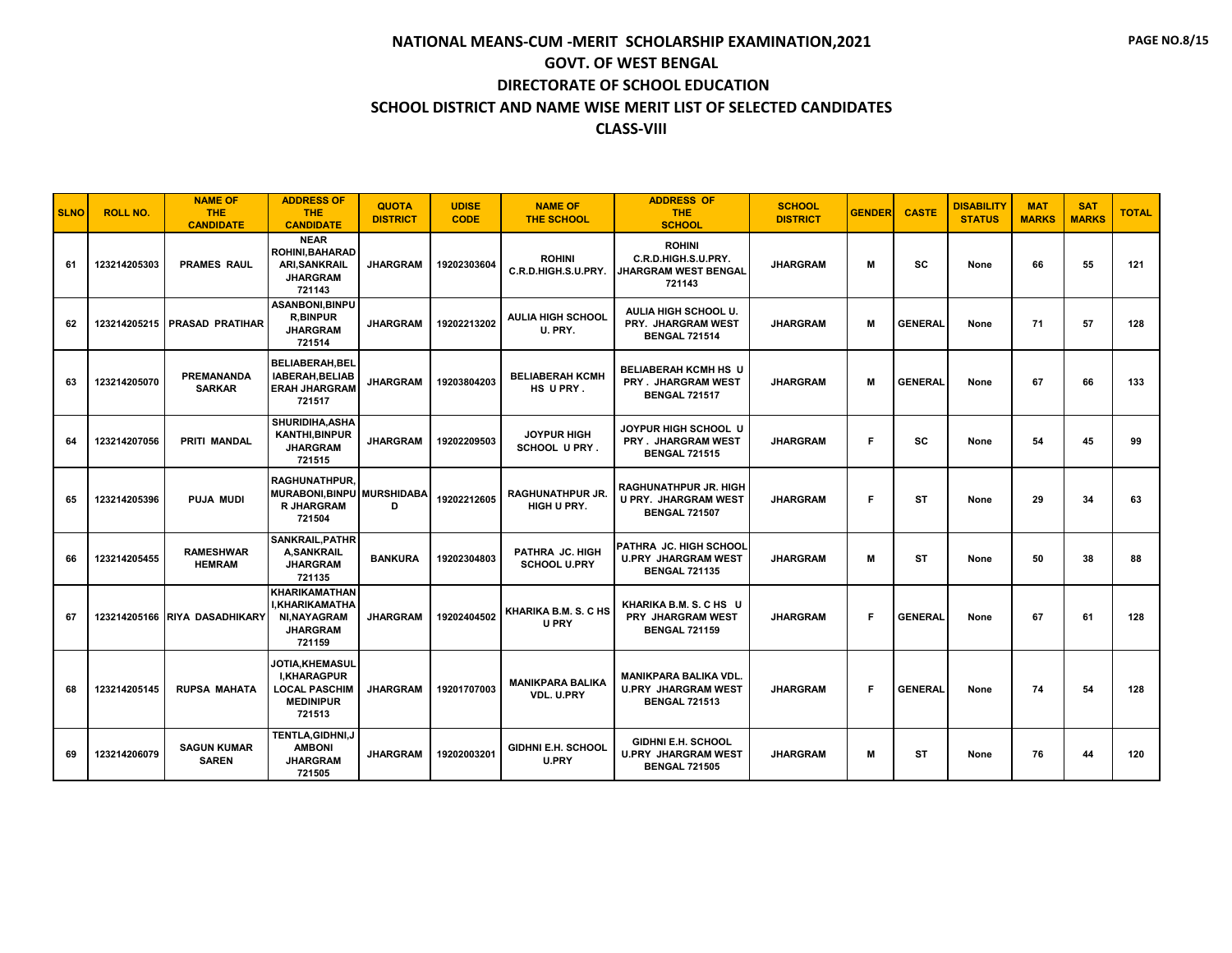| <b>SLNO</b> | <b>ROLL NO.</b> | <b>NAME OF</b><br><b>THE</b><br><b>CANDIDATE</b> | <b>ADDRESS OF</b><br><b>THE</b><br><b>CANDIDATE</b>                                           | <b>QUOTA</b><br><b>DISTRICT</b>  | <b>UDISE</b><br><b>CODE</b> | <b>NAME OF</b><br><b>THE SCHOOL</b>  | <b>ADDRESS OF</b><br><b>THE</b><br><b>SCHOOL</b>                                    | <b>SCHOOL</b><br><b>DISTRICT</b> | <b>GENDER</b> | <b>CASTE</b>   | <b>DISABILITY</b><br><b>STATUS</b> | <b>MAT</b><br><b>MARKS</b> | <b>SAT</b><br><b>MARKS</b> | <b>TOTAL</b> |
|-------------|-----------------|--------------------------------------------------|-----------------------------------------------------------------------------------------------|----------------------------------|-----------------------------|--------------------------------------|-------------------------------------------------------------------------------------|----------------------------------|---------------|----------------|------------------------------------|----------------------------|----------------------------|--------------|
| 70          | 123214205304    | <b>SAIKAT PATRA</b>                              | <b>BAISHPATRA.PEN</b><br><b>CHARA</b><br><b>DEULI.SARENGA</b><br><b>BANKURA 722150</b>        | <b>JHARGRAM</b>                  | 19203301001                 | JHARGRAM K.K.I. U.<br>PRY.           | JHARGRAM K.K.I. U. PRY.<br><b>JHARGRAM WEST BENGAL</b><br>721507                    | <b>JHARGRAM</b>                  | М             | <b>GENERAL</b> | None                               | 73                         | 53                         | 126          |
| 71          | 123214205297    | <b>SAMATA ROY</b>                                | NO, RAMGARH, LA<br><b>LGARH</b><br><b>JHARGRAM</b><br>721141                                  | <b>JHARGRAM</b>                  | 19202110101                 | <b>RAMGARH M.S. HS U</b><br>PRY.     | RAMGARH M.S. HS  U PRY.<br><b>JHARGRAM WEST BENGAL</b><br>721141                    | <b>JHARGRAM</b>                  | F.            | <b>GENERAL</b> | None                               | 67                         | 57                         | 124          |
| 72          | 123214205248    | <b>SAMPA MURMU</b>                               | <b>BANSIMLA, ATHAN</b><br><b>GI,GOPIBALLAVP</b><br><b>UR JHARGRAM</b><br>721506               | <b>PASCHIM</b><br><b>BURDWAN</b> | 19202600604                 | <b>BABU DUMRO H.S.U.</b><br>PRY.     | <b>BABU DUMRO H.S.U. PRY.</b><br>JHARGRAM WEST BENGAL<br>721506                     | <b>JHARGRAM</b>                  | F.            | <b>ST</b>      | None                               | 42                         | 37                         | 79           |
| 73          | 123214207088    | <b>SANGITA MAHATA</b>                            | N/A,ERGODA,BINP<br><b>UR JHARGRAM</b><br>721505                                               | <b>JHARGRAM</b>                  | 19202209403                 | EROGDA NITYANANDA<br>VV U PRY.       | <b>EROGDA NITYANANDA VV</b><br><b>U PRY . JHARGRAM WEST</b><br><b>BENGAL 721505</b> | <b>JHARGRAM</b>                  | F.            | <b>GENERAL</b> | None                               | 77                         | 48                         | 125          |
| 74          | 123214206122    | <b>SANGRAM</b><br><b>MAHAPATRA</b>               | <b>NAYAGRAM.CHAN</b><br><b>DRI, JHARGRAM</b><br><b>JHARGRAM</b><br>721503                     | <b>JHARGRAM</b>                  | 19201712802                 | <b>CHANDRI CHANDRA S.</b><br>U. PRY. | <b>CHANDRI CHANDRA S.U.</b><br><b>PRY. JHARGRAM WEST</b><br><b>BENGAL 721507</b>    | <b>JHARGRAM</b>                  | м             | <b>GENERAL</b> | None                               | 71                         | 57                         | 128          |
| 75          | 123214207111    | <b>SANJULA SHAW</b>                              | <b>VILLAGE-</b><br>CHICHRA.CHICHR<br><b>A, JAMBONI</b><br><b>JHARGRAM</b><br>721503           | <b>JHARGRAM</b>                  | 19202008002                 | CHICHIRA HS U PRY.                   | CHICHIRA HS U PRY.<br><b>JHARGRAM WEST BENGAL</b><br>721507                         | <b>JHARGRAM</b>                  | F.            | <b>GENERAL</b> | None                               | 79                         | 67                         | 146          |
| 76          | 123214206226    | <b>SAROJINI MURMU</b>                            | <b>D/O-BAREN</b><br><b>MURMU.ANKRO.B</b><br><b>INPUR, BINPUR</b><br><b>JHARGRAM</b><br>721514 | <b>HOWRAH</b>                    | 19202213202                 | AULIA HIGH SCHOOL<br>U. PRY.         | AULIA HIGH SCHOOL U.<br><b>PRY. JHARGRAM WEST</b><br><b>BENGAL 721514</b>           | <b>JHARGRAM</b>                  | F.            | <b>ST</b>      | None                               | 34                         | 32                         | 66           |
| 77          | 123214206157    | <b>SAYAN PAUL</b>                                | <b>BINPUR, BINPUR, B</b><br><b>INPUR</b><br><b>JHARGRAM</b><br>721514                         | <b>JHARGRAM</b>                  | 19202100301                 | <b>BINPUR HIGH SCHOOL</b><br>U. PRY. | <b>BINPUR HIGH SCHOOL U.</b><br>PRY. JHARGRAM WEST<br><b>BENGAL 721504</b>          | <b>JHARGRAM</b>                  | М             | <b>GENERAL</b> | None                               | 70                         | 52                         | 122          |
| 78          | 123214205259    | <b>SAYANTAN</b><br><b>MONDAL</b>                 | BINPUR, BINPUR, B<br><b>INPUR</b><br><b>JHARGRAM</b><br>721514                                | <b>JHARGRAM</b>                  | 19202100301                 | <b>BINPUR HIGH SCHOOL</b><br>U. PRY. | <b>BINPUR HIGH SCHOOL U.</b><br><b>PRY. JHARGRAM WEST</b><br><b>BENGAL 721504</b>   | <b>JHARGRAM</b>                  | м             | <b>GENERAL</b> | None                               | 67                         | 65                         | 132          |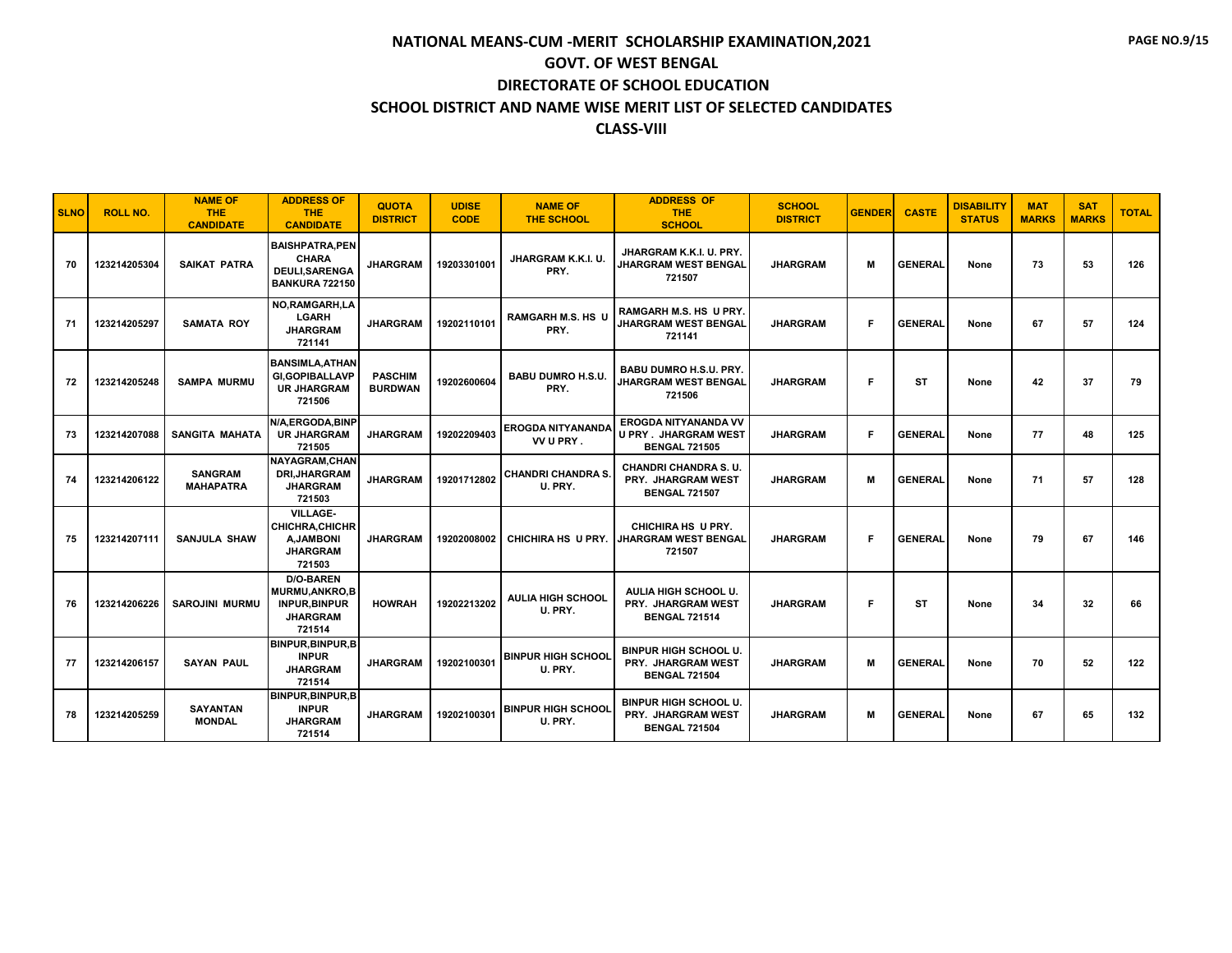| <b>SLNO</b> | <b>ROLL NO.</b> | <b>NAME OF</b><br><b>THE</b><br><b>CANDIDATE</b> | <b>ADDRESS OF</b><br><b>THE</b><br><b>CANDIDATE</b>                                                             | <b>QUOTA</b><br><b>DISTRICT</b> | <b>UDISE</b><br><b>CODE</b> | <b>NAME OF</b><br><b>THE SCHOOL</b>                    | <b>ADDRESS OF</b><br><b>THE</b><br><b>SCHOOL</b>                                     | <b>SCHOOL</b><br><b>DISTRICT</b> | <b>GENDER</b> | <b>CASTE</b>   | <b>DISABILITY</b><br><b>STATUS</b> | <b>MAT</b><br><b>MARKS</b> | <b>SAT</b><br><b>MARKS</b> | <b>TOTAL</b> |
|-------------|-----------------|--------------------------------------------------|-----------------------------------------------------------------------------------------------------------------|---------------------------------|-----------------------------|--------------------------------------------------------|--------------------------------------------------------------------------------------|----------------------------------|---------------|----------------|------------------------------------|----------------------------|----------------------------|--------------|
| 79          | 123214205283    | <b>SHIBA MAHATO</b>                              | <b>SANKRAIL.DS</b><br><b>BONI, SANKRAIL</b><br><b>JHARGRAM</b><br>721135                                        | <b>JHARGRAM</b>                 | 19202304803                 | PATHRA JC. HIGH<br><b>SCHOOL U.PRY</b>                 | PATHRA JC. HIGH SCHOOL<br><b>U.PRY JHARGRAM WEST</b><br><b>BENGAL 721135</b>         | <b>JHARGRAM</b>                  | м             | <b>GENERAL</b> | None                               | 71                         | 58                         | 129          |
| 80          | 123214207112    | <b>SHIBA PRASAD</b><br><b>PAUL</b>               | 15, BAMAL, LALGA<br><b>RH JHARGRAM</b><br>721516                                                                | <b>JHARGRAM</b>                 | 19202107402                 | LALGARH R.K.<br>VIDYALAYA U PRY.                       | <b>LALGARH R.K. VIDYALAYA</b><br><b>U PRY. JHARGRAM WEST</b><br><b>BENGAL 721516</b> | <b>JHARGRAM</b>                  | М             | <b>GENERAL</b> | None                               | 78                         | 47                         | 125          |
| 81          | 123214207133    | <b>SHRABANI SAHOO</b>                            | <b>GOPIBALLAVPUR</b><br><b>BLOCK-</b><br>1.GOPIBALLAVPU<br><b>R,GOPIBALLAVPU</b><br><b>R JHARGRAM</b><br>721506 | <b>JHARGRAM</b>                 | 19202604202                 | <b>NAYABASAN</b><br>J.K.BALIKA V.U.PRY                 | NAYABASAN J.K.BALIKA<br>V.U.PRY JHARGRAM WEST<br><b>BENGAL 721506</b>                | <b>JHARGRAM</b>                  | F.            | <b>GENERAL</b> | None                               | 78                         | 79                         | 157          |
| 82          | 123214206121    | <b>SHYAMSUNDER</b><br><b>DAS</b>                 | 226, NEKRASOLE,<br><b>NAYAGRAM</b><br><b>JHARGRAM</b><br>721159                                                 | <b>JHARGRAM</b>                 | 19202406602                 | JULISOLE A.S.<br><b>VIDYAPITH U PRY</b>                | <b>JULISOLE A.S. VIDYAPITH</b><br><b>U PRY JHARGRAM WEST</b><br><b>BENGAL 721159</b> | <b>JHARGRAM</b>                  | М             | <b>GENERAL</b> | None                               | 70                         | 58                         | 128          |
| 83          | 123214207101    | <b>SIMA SING</b>                                 | <b>BELIABERA, BAGH</b><br><b>UASOLE, BELIABE</b><br><b>RA JHARGRAM</b><br>721517                                | <b>BANKURA</b>                  | 19202304803                 | PATHRA JC. HIGH<br><b>SCHOOL U.PRY</b>                 | PATHRA JC. HIGH SCHOOL<br><b>U.PRY JHARGRAM WEST</b><br><b>BENGAL 721135</b>         | <b>JHARGRAM</b>                  | F.            | <b>ST</b>      | None                               | 51                         | 35                         | 86           |
| 84          | 123214207131    | <b>SINGRAI MURMU</b>                             | <b>UDAL.RUPUSKUN</b><br><b>DI,CHAKULIA</b><br><b>PURBI</b><br><b>SINGHBHUM</b><br>832301                        | <b>BIRBHUM</b>                  | 19202206703                 | <b>SILDA</b><br><b>R.C.INSTITUTION U</b><br><b>PRY</b> | <b>SILDA R.C.INSTITUTION U</b><br><b>PRY JHARGRAM WEST</b><br><b>BENGAL 721515</b>   | <b>JHARGRAM</b>                  | м             | ST             | None                               | 52                         | 30                         | 82           |
| 85          | 123214205403    | <b>SMARTHA SINGHA</b>                            | <b>GOHALDIHA.KHA</b><br><b>RIKAMATHANI.NA</b><br><b>YAGRAM</b><br><b>JHARGRAM</b><br>721159                     | <b>JHARGRAM</b>                 | 19202404502                 | KHARIKA B.M. S. C HS<br><b>U PRY</b>                   | KHARIKA B.M. S. C HS U<br>PRY JHARGRAM WEST<br><b>BENGAL 721159</b>                  | <b>JHARGRAM</b>                  | м             | <b>GENERAL</b> | None                               | 79                         | 53                         | 132          |
| 86          |                 | <b>123214205198 SOHAN SINGHA ROY</b>             | <b>LALGARH.LALGA</b><br><b>RH.LALGARH</b><br><b>JHARGRAM</b><br>721516                                          | <b>JHARGRAM</b>                 | 19202107402                 | <b>LALGARH R.K.</b><br>VIDYALAYA U PRY.                | <b>LALGARH R.K. VIDYALAYA</b><br><b>U PRY. JHARGRAM WEST</b><br><b>BENGAL 721516</b> | <b>JHARGRAM</b>                  | м             | <b>GENERAL</b> | None                               | 71                         | 53                         | 124          |
| 87          | 123214207009    | <b>SOUGATA MANDAL</b>                            | N/A,KOREKORA,B<br><b>INPUR</b><br><b>JHARGRAM</b><br>721507                                                     | <b>JHARGRAM</b>                 | 19203301001                 | JHARGRAM K.K.I. U.<br>PRY.                             | JHARGRAM K.K.I. U. PRY.<br><b>JHARGRAM WEST BENGAL</b><br>721507                     | <b>JHARGRAM</b>                  | м             | sc             | None                               | 59                         | 56                         | 115          |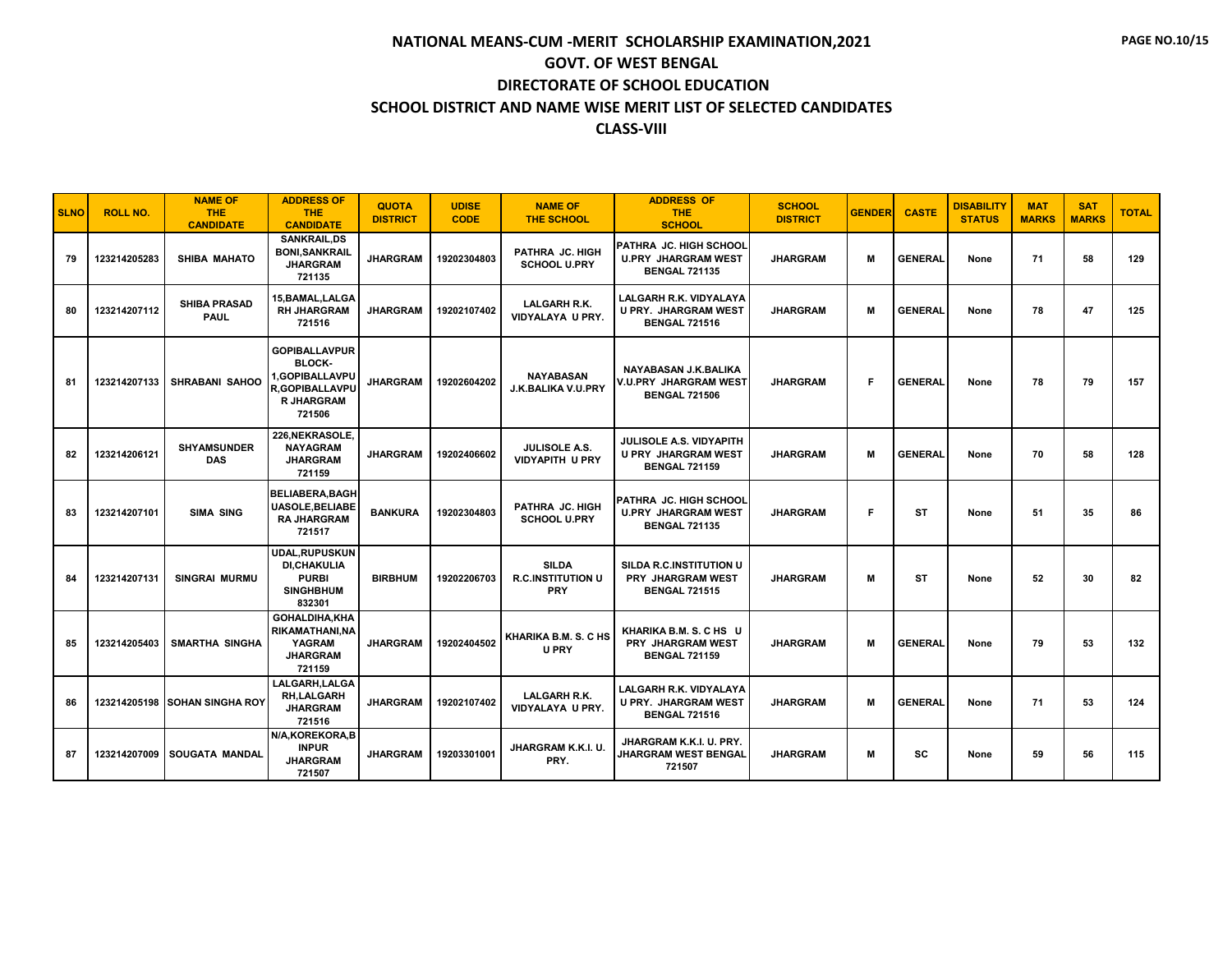| <b>SLNO</b> | <b>ROLL NO.</b> | <b>NAME OF</b><br><b>THE</b><br><b>CANDIDATE</b> | <b>ADDRESS OF</b><br><b>THE</b><br><b>CANDIDATE</b>                                                      | <b>QUOTA</b><br><b>DISTRICT</b>  | <b>UDISE</b><br><b>CODE</b> | <b>NAME OF</b><br><b>THE SCHOOL</b>                           | <b>ADDRESS OF</b><br><b>THE</b><br><b>SCHOOL</b>                                             | <b>SCHOOL</b><br><b>DISTRICT</b> | <b>GENDER</b> | <b>CASTE</b>   | <b>DISABILITY</b><br><b>STATUS</b> | <b>MAT</b><br><b>MARKS</b> | <b>SAT</b><br><b>MARKS</b> | <b>TOTAL</b> |
|-------------|-----------------|--------------------------------------------------|----------------------------------------------------------------------------------------------------------|----------------------------------|-----------------------------|---------------------------------------------------------------|----------------------------------------------------------------------------------------------|----------------------------------|---------------|----------------|------------------------------------|----------------------------|----------------------------|--------------|
| 88          | 123214205398    | <b>SOUHARDYA</b><br><b>SARANGI</b>               | <b>ROHINI.ROHINI.SA</b><br><b>NKRAIL</b><br><b>JHARGRAM</b><br>721143                                    | <b>JHARGRAM</b>                  | 19202303604                 | <b>ROHINI</b><br>C.R.D.HIGH.S.U.PRY.                          | <b>ROHINI</b><br>C.R.D.HIGH.S.U.PRY.<br><b>JHARGRAM WEST BENGAL</b><br>721143                | <b>JHARGRAM</b>                  | M             | <b>GENERAL</b> | None                               | 68                         | 69                         | 137          |
| 89          | 123214206193    | <b>SOUMYAJIT</b><br><b>DANDAPAT</b>              | <b>BINPUR, AMLATO</b><br><b>RA.BINPUR</b><br><b>JHARGRAM</b><br>721505                                   | <b>JHARGRAM</b>                  | 19202100301                 | <b>BINPUR HIGH SCHOOL</b><br>U. PRY.                          | <b>BINPUR HIGH SCHOOL U.</b><br>PRY. JHARGRAM WEST<br><b>BENGAL 721504</b>                   | <b>JHARGRAM</b>                  | м             | <b>GENERAL</b> | None                               | 69                         | 68                         | 137          |
| 90          | 123214206231    | SOUMYAJIT KAPRI                                  | JAMIRAPAL, JAMI<br>RAPAL, NAYAGRA<br><b>M JHARGRAM</b><br>721426                                         | <b>JHARGRAM</b>                  | 19202405902                 | <b>KHUDMORAI</b><br><b>GAJENDRASS U</b><br><b>PRY</b>         | KHUDMORAI GAJENDRA S<br>S U PRY JHARGRAM<br><b>WEST BENGAL 721460</b>                        | <b>JHARGRAM</b>                  | м             | <b>GENERAL</b> | None                               | 71                         | 70                         | 141          |
| 91          | 123214206153    | SOURAV GOYALA                                    | <b>AMLATORA, AMLA</b><br><b>TORA, BINPUR</b><br><b>JHARGRAM</b><br>721505                                | <b>JHARGRAM</b>                  | 19202002003                 | <b>KAPGARI</b><br>S.B.VIDALAYA U.PRY                          | <b>KAPGARI S.B.VIDALAYA</b><br><b>U.PRY JHARGRAM WEST</b><br><b>BENGAL 721505</b>            | <b>JHARGRAM</b>                  | M             | <b>GENERAL</b> | None                               | 75                         | 49                         | 124          |
| 92          | 123214205395    | <b>SOURAV SING</b>                               | <b>GOHALMARA.BAG</b><br><b>HUASOLE, BELIAB</b><br><b>ERAH JHARGRAM</b><br>721517                         | <b>PASCHIM</b><br><b>BURDWAN</b> | 19203805602                 | <b>BAGHUASOLE</b><br><b>JUNSOLA NEHRU</b><br><b>VIDYAPITH</b> | <b>BAGHUASOLE JUNSOLA</b><br><b>NEHRU VIDYAPITH</b><br><b>JHARGRAM WEST BENGAL</b><br>721517 | <b>JHARGRAM</b>                  | M             | <b>ST</b>      | None                               | 50                         | 29                         | 79           |
| 93          | 123214206063    | <b>SOURAV SINGH</b>                              | <b>JHARGRAM.BIRIH</b><br>ANDI, JHARGRAM<br><b>JHARGRAM</b><br>721507                                     | <b>BANKURA</b>                   | 19202304803                 | PATHRA JC. HIGH<br><b>SCHOOL U.PRY</b>                        | <b>PATHRA JC. HIGH SCHOOL</b><br><b>U.PRY JHARGRAM WEST</b><br><b>BENGAL 721135</b>          | <b>JHARGRAM</b>                  | M             | <b>ST</b>      | None                               | 45                         | 41                         | 86           |
| 94          | 123214207080    | <b>SUBHADEEP</b><br><b>MAHATA</b>                | N/A.PARSULI.JAM<br><b>BONI JHARGRAM</b><br>721503                                                        | <b>JHARGRAM</b>                  | 19203301001                 | JHARGRAM K.K.I. U.<br>PRY.                                    | JHARGRAM K.K.I. U. PRY.<br>JHARGRAM WEST BENGAL<br>721507                                    | <b>JHARGRAM</b>                  | М             | <b>GENERAL</b> | None                               | 73                         | 52                         | 125          |
| 95          | 123214205429    | SUBHAJIT CHALAK                                  | <b>DHERUA BAITA</b><br><b>JHARGRAM</b><br>ROAD, JASHPUR, L<br><b>ALGARH</b><br><b>JHARGRAM</b><br>721504 | <b>JHARGRAM</b>                  | 19203300803                 | JHARGRAM N.A.H.S. U.<br>PRY.                                  | JHARGRAM N.A.H.S. U.<br>PRY. JHARGRAM WEST<br><b>BENGAL 721507</b>                           | <b>JHARGRAM</b>                  | M             | <b>SC</b>      | None                               | 63                         | 36                         | 99           |
| 96          | 123214205306    | <b>SUBHANKAR BERA</b>                            | PIRASIMUL.ALAM<br><b>PUR.GOPIBALLAV</b><br><b>PUR JHARGRAM</b><br>721506                                 | <b>JHARGRAM</b>                  | 19202605602                 | <b>BAKRA S.S.V.U.PRY</b>                                      | <b>BAKRA S.S.V.U.PRY</b><br>JHARGRAM WEST BENGAL<br>721506                                   | <b>JHARGRAM</b>                  | м             | <b>GENERAL</b> | None                               | 76                         | 54                         | 130          |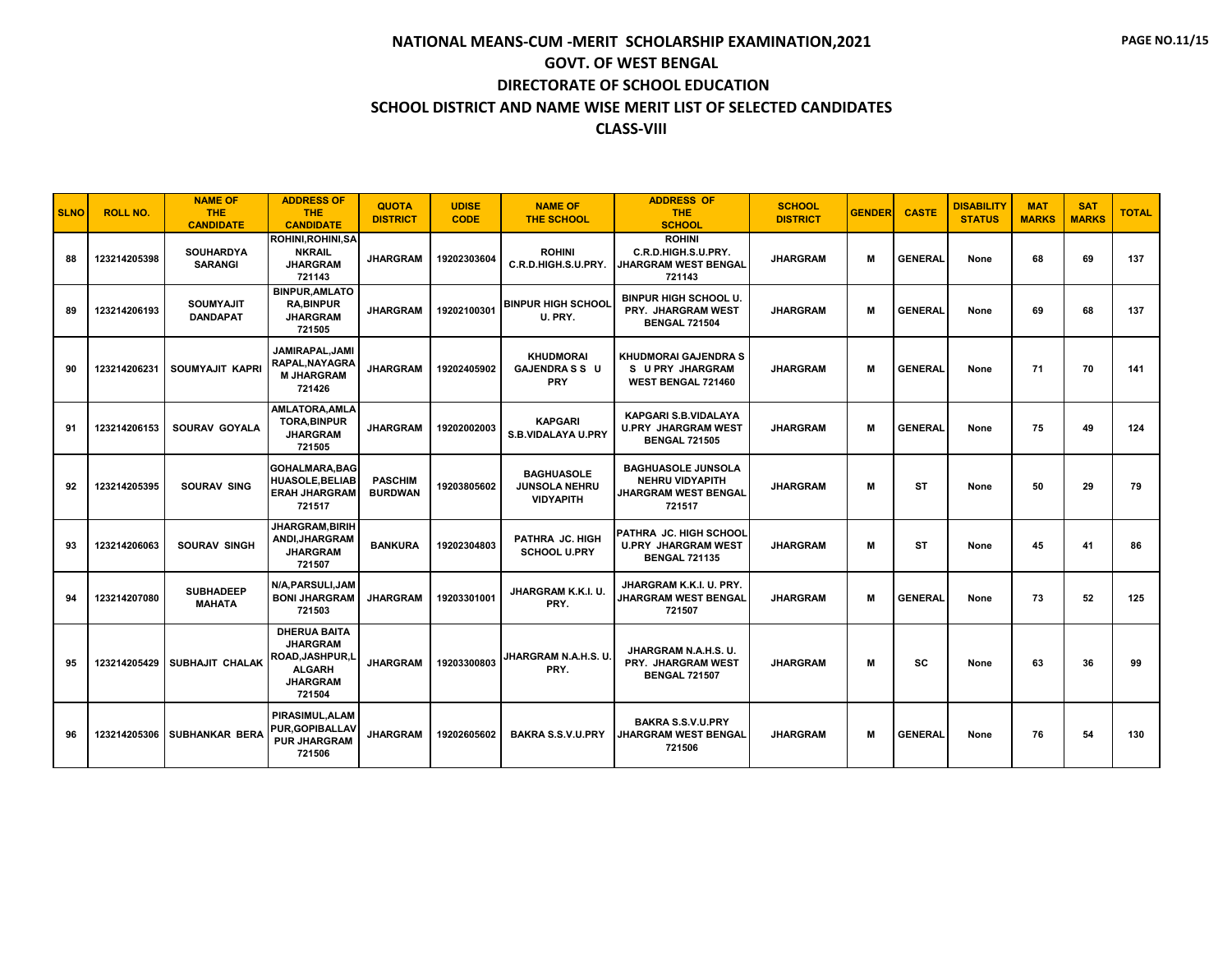| <b>SLNO</b> | <b>ROLL NO.</b> | <b>NAME OF</b><br><b>THE</b><br><b>CANDIDATE</b> | <b>ADDRESS OF</b><br><b>THE</b><br><b>CANDIDATE</b>                                  | <b>QUOTA</b><br><b>DISTRICT</b> | <b>UDISE</b><br><b>CODE</b> | <b>NAME OF</b><br><b>THE SCHOOL</b>                       | <b>ADDRESS OF</b><br>THE.<br><b>SCHOOL</b>                                           | <b>SCHOOL</b><br><b>DISTRICT</b> | <b>GENDER</b> | <b>CASTE</b>   | <b>DISABILITY</b><br><b>STATUS</b> | <b>MAT</b><br><b>MARKS</b> | <b>SAT</b><br><b>MARKS</b> | <b>TOTAL</b> |
|-------------|-----------------|--------------------------------------------------|--------------------------------------------------------------------------------------|---------------------------------|-----------------------------|-----------------------------------------------------------|--------------------------------------------------------------------------------------|----------------------------------|---------------|----------------|------------------------------------|----------------------------|----------------------------|--------------|
| 97          | 123214205076    | <b>SUCHITRA TUDU</b>                             | <b>BELEBERA.KOKR</b><br><b>EKORA, BINPUR</b><br><b>JHARGRAM</b><br>721507            | <b>BIRBHUM</b>                  | 19202211703                 | <b>LALDANGA NISTARANI</b><br><b>VIDYAMANDIR</b>           | <b>LALDANGA NISTARANI</b><br><b>VIDYAMANDIR JHARGRAM</b><br>WEST BENGAL 721507       | <b>JHARGRAM</b>                  | F             | <b>ST</b>      | None                               | 49                         | 34                         | 83           |
| 98          | 123214206173    | <b>SUDESHNA</b><br><b>DANDAPAT</b>               | PS-<br><b>BELIABERAH.DHA</b><br>DANGRI, BELIABE<br><b>RAH JHARGRAM</b><br>721517     | <b>JHARGRAM</b>                 | 19203801005                 | <b>BOLDI N.M. HIGH</b><br><b>SCHOOL U.PRY</b>             | <b>BOLDI N.M. HIGH SCHOOL</b><br><b>U.PRY JHARGRAM WEST</b><br><b>BENGAL 721517</b>  | <b>JHARGRAM</b>                  | F             | <b>SC</b>      | None                               | 54                         | 40                         | 94           |
| 99          | 123214206058    | <b>SUDESNA</b><br><b>CHAKRABORTY</b>             | LALGARH, LALGA<br>RH,LALGARH<br><b>JHARGRAM</b><br>721516                            | <b>JHARGRAM</b>                 | 19202107602                 | <b>LALGARH S.M.B.</b><br><b>VIDYALAYA U PR</b>            | <b>LALGARH S.M.B.</b><br><b>VIDYALAYA U PR</b><br>JHARGRAM WEST BENGAL<br>721516     | <b>JHARGRAM</b>                  | F             | <b>GENERAL</b> | None                               | 72                         | 59                         | 131          |
| 100         | 123214205141    | <b>SUDIP PATRA</b>                               | <b>BETKOLA, ASANB</b><br>ANI, GOPIBALLAV<br><b>PUR JHARGRAM</b><br>721506            | <b>JHARGRAM</b>                 | 19202602103                 | <b>PANCHKAHANIA</b><br>H.S.U.PRY.                         | <b>PANCHKAHANIA</b><br>H.S.U.PRY. JHARGRAM<br><b>WEST BENGAL 721506</b>              | <b>JHARGRAM</b>                  | М             | <b>GENERAL</b> | None                               | 70                         | 53                         | 123          |
| 101         | 123214205165    | <b>SUDIPA MANDAL</b>                             | BHULAVEDA.BHU<br>LAVEDA, BELPAH<br><b>ARI JHARGRAM</b><br>721501                     | <b>JHARGRAM</b>                 | 19202206903                 | <b>SILDA SRI</b><br><b>SARADAMANI VP. U</b><br><b>PR</b>  | <b>SILDA SRI SARADAMANI</b><br><b>VP. U PR JHARGRAM</b><br><b>WEST BENGAL 721515</b> | <b>JHARGRAM</b>                  | F             | <b>SC</b>      | None                               | 60                         | 46                         | 106          |
| 102         | 123214205230    | SUDIPTA DUTTA                                    | <b>BAHARADARI.BA</b><br><b>HARADARI, SANK</b><br><b>RAIL JHARGRAM</b><br>721143      | <b>JHARGRAM</b>                 | 19202303502                 | <b>ROHINI BALIKA</b><br>VIDYALAYA U.PRY.                  | ROHINI BALIKA VIDYALAYA<br><b>U.PRY. JHARGRAM WEST</b><br><b>BENGAL 721143</b>       | <b>JHARGRAM</b>                  | F             | <b>GENERAL</b> | None                               | 75                         | 57                         | 132          |
| 103         | 123214205433    | <b>SUDIPTA KISKU</b>                             | GIDHNI, GIDHNI, JA<br><b>MBONI</b><br><b>JHARGRAM</b><br>721505                      | <b>BANKURA</b>                  | 19202003601                 | <b>DUMURIA</b><br><b>J.C.INSTIYTUTION</b><br><b>U.PRY</b> | <b>DUMURIA</b><br><b>J.C.INSTIYTUTION U.PRY</b><br>JHARGRAM WEST BENGAL<br>721505    | <b>JHARGRAM</b>                  | F             | <b>ST</b>      | None                               | 59                         | 30                         | 89           |
| 104         | 123214207070    | <b>SULACHANA</b><br><b>MURMU</b>                 | PURNAPANI.DHA<br><b>NSOLE, GOPIBALL</b><br><b>AVPUR</b><br><b>JHARGRAM</b><br>721506 | <b>MURSHIDABA</b><br>D          | 19202606604                 | <b>DHANSOLE ADIBASI</b><br>H.S.U.PRY                      | <b>DHANSOLE ADIBASI</b><br><b>H.S.U.PRY JHARGRAM</b><br><b>WEST BENGAL 721506</b>    | <b>JHARGRAM</b>                  | F             | <b>ST</b>      | None                               | 37                         | 22                         | 59           |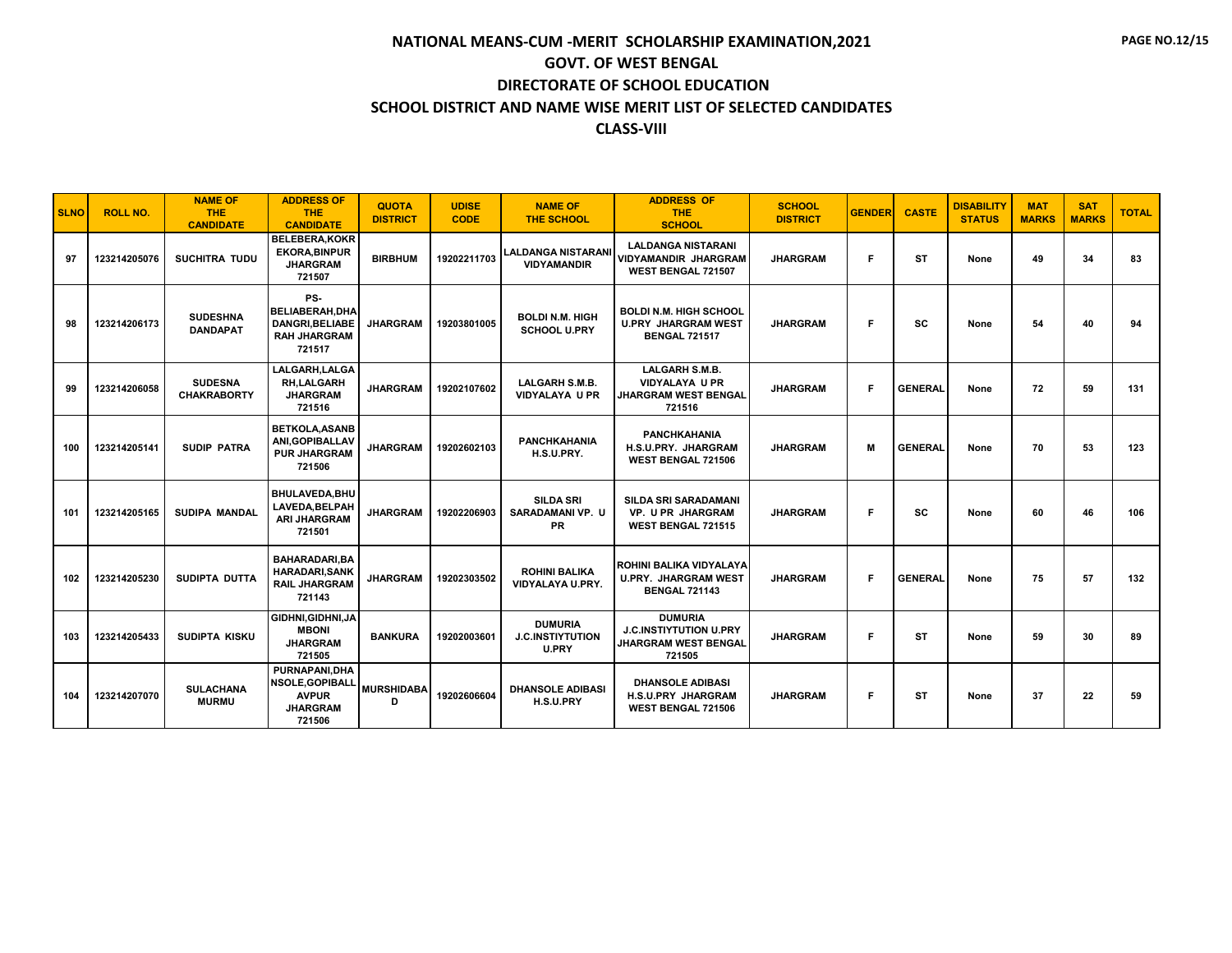| <b>SLNO</b> | <b>ROLL NO.</b> | <b>NAME OF</b><br><b>THE</b><br><b>CANDIDATE</b> | <b>ADDRESS OF</b><br><b>THE</b><br><b>CANDIDATE</b>                                 | <b>QUOTA</b><br><b>DISTRICT</b>  | <b>UDISE</b><br><b>CODE</b> | <b>NAME OF</b><br><b>THE SCHOOL</b>            | <b>ADDRESS OF</b><br><b>THE</b><br><b>SCHOOL</b>                                  | <b>SCHOOL</b><br><b>DISTRICT</b> | <b>GENDER</b> | <b>CASTE</b>   | <b>DISABILITY</b><br><b>STATUS</b> | <b>MAT</b><br><b>MARKS</b> | <b>SAT</b><br><b>MARKS</b> | <b>TOTAL</b> |
|-------------|-----------------|--------------------------------------------------|-------------------------------------------------------------------------------------|----------------------------------|-----------------------------|------------------------------------------------|-----------------------------------------------------------------------------------|----------------------------------|---------------|----------------|------------------------------------|----------------------------|----------------------------|--------------|
| 105         | 123214205427    | <b>SUMAN RANA</b>                                | KUKRAKHUPI.KU<br><b>KRAKHUPI,SANK</b><br><b>RAIL JHARGRAM</b><br>721517             | <b>JHARGRAM</b>                  | 19202301404                 | KUKRAKHUPI JR.<br>HIGH U PRY.                  | KUKRAKHUPI JR. HIGH U<br>PRY. JHARGRAM WEST<br><b>BENGAL 721517</b>               | <b>JHARGRAM</b>                  | M             | <b>SC</b>      | None                               | 60                         | 34                         | 94           |
| 106         | 123214205381    | <b>SUMANA SHIT</b>                               | <b>VILLAGE-</b><br><b>CHICHRA, CHICHR</b><br>A.JAMBONI<br><b>JHARGRAM</b><br>721503 | <b>JHARGRAM</b>                  | 19202008002                 | CHICHIRA HS U PRY.                             | CHICHIRA HS U PRY.<br><b>JHARGRAM WEST BENGAL</b><br>721507                       | <b>JHARGRAM</b>                  | F.            | <b>SC</b>      | None                               | 61                         | 33                         | 94           |
| 107         | 123214206186    | <b>SUMANA SING</b>                               | RAGRA, RAGRA, S<br><b>ANKRAIL</b><br><b>JHARGRAM</b><br>721517                      | <b>PASCHIM</b><br><b>BURDWAN</b> | 19202301002                 | <b>RAGRA</b><br><b>R.N.M.ACADEMY</b><br>U.PRY. | RAGRA R.N.M.ACADEMY<br><b>U.PRY. JHARGRAM WEST</b><br><b>BENGAL 721517</b>        | <b>JHARGRAM</b>                  | F.            | <b>ST</b>      | None                               | 39                         | 39                         | 78           |
| 108         | 123214205319    | <b>SUMANTA BERA</b>                              | <b>SANKRAIL,DS</b><br><b>BONI, SANKRAIL</b><br><b>JHARGRAM</b><br>721135            | <b>JHARGRAM</b>                  | 19202304803                 | PATHRA JC. HIGH<br><b>SCHOOL U.PRY</b>         | PATHRA JC. HIGH SCHOOL<br><b>U.PRY JHARGRAM WEST</b><br><b>BENGAL 721135</b>      | <b>JHARGRAM</b>                  | м             | <b>GENERAL</b> | None                               | 65                         | 62                         | 127          |
| 109         | 123214205464    | <b>SUNIL HANSDA</b>                              | <b>KENDBONI,BODH</b><br>ANA, JHARGRAM<br><b>JHARGRAM</b><br>721514                  | <b>HOWRAH</b>                    | 19201702303                 | <b>METAL JR. HIGH U</b><br>PRY.                | METAL JR. HIGH U PRY.<br><b>JHARGRAM WEST BENGAL</b><br>721507                    | <b>JHARGRAM</b>                  | М             | <b>ST</b>      | None                               | 39                         | 27                         | 66           |
| 110         | 123214207043    | <b>SUPRITI MISHRA</b>                            | <b>BINPUR, BINPUR, B</b><br><b>INPUR</b><br><b>JHARGRAM</b><br>721514               | <b>JHARGRAM</b>                  | 19202100301                 | <b>BINPUR HIGH SCHOOL</b><br>U. PRY.           | <b>BINPUR HIGH SCHOOL U.</b><br>PRY. JHARGRAM WEST<br><b>BENGAL 721504</b>        | <b>JHARGRAM</b>                  | F.            | <b>GENERAL</b> | None                               | 79                         | 64                         | 143          |
| 111         | 123214206001    | <b>SUPRIYA KHAN</b>                              | NO, RAMGARH, LA<br><b>LGARH</b><br><b>JHARGRAM</b><br>721141                        | <b>JHARGRAM</b>                  | 19202110101                 | <b>RAMGARH M.S. HS U</b><br>PRY.               | RAMGARH M.S. HS U PRY.<br><b>JHARGRAM WEST BENGAL</b><br>721141                   | <b>JHARGRAM</b>                  | М             | <b>GENERAL</b> | None                               | 74                         | 51                         | 125          |
| 112         | 123214205225    | <b>SURAJ MURMU</b>                               | JHATIARA,JHATIA<br><b>RA, GOPIBALLAVP</b><br><b>UR JHARGRAM</b><br>721506           | <b>JHARGRAM</b>                  | 19202606604                 | <b>DHANSOLE ADIBASI</b><br>H.S.U.PRY           | <b>DHANSOLE ADIBASI</b><br><b>H.S.U.PRY JHARGRAM</b><br><b>WEST BENGAL 721506</b> | <b>JHARGRAM</b>                  | М             | <b>ST</b>      | None                               | 65                         | 50                         | 115          |
| 113         | 123214206102    | <b>SURAVI SAHOO</b>                              | <b>ROHINI, ROHINI, SA</b><br><b>NKRAIL</b><br><b>JHARGRAM</b><br>721143             | <b>JHARGRAM</b>                  | 19202303502                 | <b>ROHINI BALIKA</b><br>VIDYALAYA U.PRY.       | ROHINI BALIKA VIDYALAYA<br><b>U.PRY. JHARGRAM WEST</b><br><b>BENGAL 721143</b>    | <b>JHARGRAM</b>                  | F.            | <b>GENERAL</b> | None                               | 70                         | 54                         | 124          |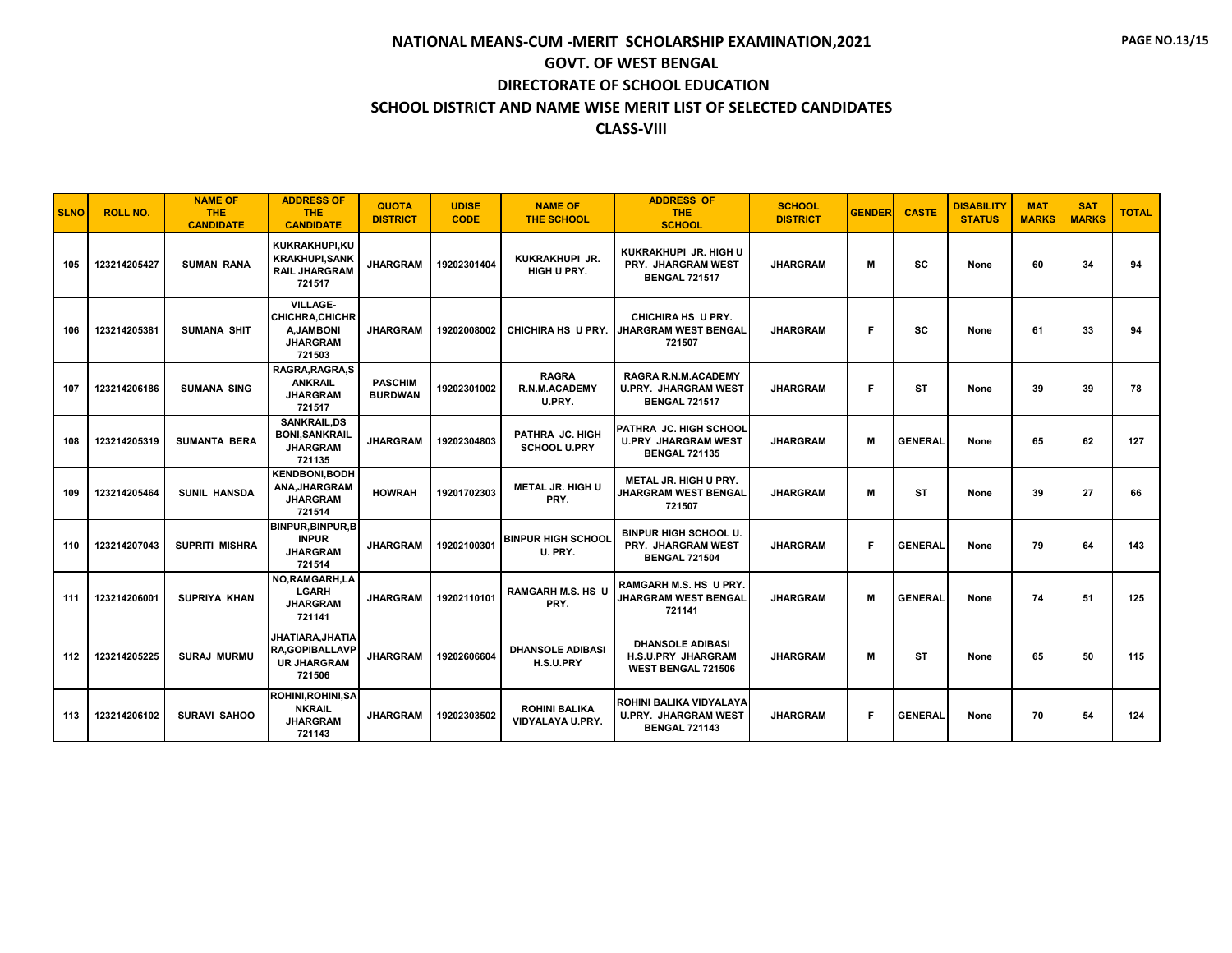| <b>SLNO</b> | <b>ROLL NO.</b> | <b>NAME OF</b><br><b>THE</b><br><b>CANDIDATE</b> | <b>ADDRESS OF</b><br><b>THE</b><br><b>CANDIDATE</b>                                                             | <b>QUOTA</b><br><b>DISTRICT</b>  | <b>UDISE</b><br><b>CODE</b> | <b>NAME OF</b><br><b>THE SCHOOL</b>             | <b>ADDRESS OF</b><br>THE.<br><b>SCHOOL</b>                                          | <b>SCHOOL</b><br><b>DISTRICT</b> | <b>GENDER</b> | <b>CASTE</b>   | <b>DISABILITY</b><br><b>STATUS</b> | <b>MAT</b><br><b>MARKS</b> | <b>SAT</b><br><b>MARKS</b> | <b>TOTAL</b> |
|-------------|-----------------|--------------------------------------------------|-----------------------------------------------------------------------------------------------------------------|----------------------------------|-----------------------------|-------------------------------------------------|-------------------------------------------------------------------------------------|----------------------------------|---------------|----------------|------------------------------------|----------------------------|----------------------------|--------------|
| 114         | 123214205392    | <b>SUSANTA SING</b>                              | <b>NEAR</b><br><b>ROHINI, BAHARAD</b><br><b>ARI, SANKRAIL</b><br><b>JHARGRAM</b><br>721143                      | <b>PASCHIM</b><br><b>BURDWAN</b> | 19202303604                 | <b>ROHINI</b><br>C.R.D.HIGH.S.U.PRY.            | <b>ROHINI</b><br>C.R.D.HIGH.S.U.PRY.<br><b>JHARGRAM WEST BENGAL</b><br>721143       | <b>JHARGRAM</b>                  | М             | <b>ST</b>      | None                               | 45                         | 34                         | 79           |
| 115         | 123214205269    | <b>SUSMITA KAMILA</b>                            | <b>VILLAGE-</b><br><b>CHICHRA, CHICHR</b><br><b>A, JAMBONI</b><br><b>JHARGRAM</b><br>721503                     | <b>JHARGRAM</b>                  | 19202008002                 | <b>CHICHIRA HS U PRY.</b>                       | CHICHIRA HS U PRY.<br><b>JHARGRAM WEST BENGAL</b><br>721507                         | <b>JHARGRAM</b>                  | F             | SC             | None                               | 76                         | 57                         | 133          |
| 116         | 123214207011    | <b>SWADESHRATNA</b><br><b>MUDI</b>               | <b>SANKRAIL, PATHR</b><br><b>A,SANKRAIL</b><br><b>JHARGRAM</b><br>721135                                        | <b>JHARGRAM</b>                  | 19202304803                 | PATHRA JC. HIGH<br><b>SCHOOL U.PRY</b>          | <b>PATHRA JC. HIGH SCHOOL</b><br><b>U.PRY JHARGRAM WEST</b><br><b>BENGAL 721135</b> | <b>JHARGRAM</b>                  | М             | <b>ST</b>      | None                               | 54                         | 57                         | 111          |
| 117         | 123214207076    | <b>SWAPNIL DAS</b>                               | <b>BALIGERIA.KULTI</b><br><b>KRI, SANKRAIL</b><br><b>JHARGRAM</b><br>721135                                     | <b>JHARGRAM</b>                  | 19202307001                 | <b>KULTIKRI S.C.HIGH</b><br><b>SCHOOL U.PRY</b> | <b>KULTIKRI S.C.HIGH</b><br><b>SCHOOL U.PRY</b><br>JHARGRAM WEST BENGAL<br>721135   | <b>JHARGRAM</b>                  | М             | <b>GENERAL</b> | None                               | 74                         | 68                         | 142          |
| 118         | 123214206213    | <b>SWASTIKA NATH</b>                             | <b>KANPUR.KANPUR</b><br><b>SALBONI.BELIAB</b><br><b>ERAH JHARGRAM</b><br>721517                                 | <b>JHARGRAM</b>                  | 19203802002                 | <b>TAPSIA VIDYASAGAR</b><br>SNKT.U.PRY          | <b>TAPSIA VIDYASAGAR</b><br>SNKT.U.PRY JHARGRAM<br>WEST BENGAL 721517               | <b>JHARGRAM</b>                  | F.            | <b>GENERAL</b> | None                               | 72                         | 53                         | 125          |
| 119         | 123214206142    | <b>TANISHA SHIT</b>                              | <b>GOPIBALLAVPUR</b><br><b>BLOCK-</b><br>1.GOPIBALLAVPU<br><b>R.GOPIBALLAVPU</b><br><b>R JHARGRAM</b><br>721506 | <b>JHARGRAM</b>                  | 19202604202                 | <b>NAYABASAN</b><br>J.K.BALIKA V.U.PRY          | NAYABASAN J.K.BALIKA<br>V.U.PRY JHARGRAM WEST<br><b>BENGAL 721506</b>               | <b>JHARGRAM</b>                  | F.            | SC             | None                               | 61                         | 49                         | 110          |
| 120         | 123214205062    | TRISANJIT MANDAL                                 | <b>BINPUR, BINPUR, B</b><br><b>INPUR</b><br><b>JHARGRAM</b><br>721514                                           | <b>JHARGRAM</b>                  | 19202100301                 | <b>BINPUR HIGH SCHOOL</b><br>U. PRY.            | BINPUR HIGH SCHOOL U.<br><b>PRY. JHARGRAM WEST</b><br><b>BENGAL 721504</b>          | <b>JHARGRAM</b>                  | М             | <b>GENERAL</b> | None                               | 70                         | 65                         | 135          |
| 121         | 123214205440    | <b>TRISHNA MAITY</b>                             | PITHAPURA.MALI<br><b>NCHA, BELIABERA</b><br><b>H JHARGRAM</b><br>721517                                         | <b>JHARGRAM</b>                  | 19203803002                 | <b>MALANCHA HIGH</b><br><b>SCHOOL U.PRY</b>     | <b>MALANCHA HIGH SCHOOL</b><br><b>U.PRY JHARGRAM WEST</b><br><b>BENGAL 721517</b>   | <b>JHARGRAM</b>                  | F.            | <b>GENERAL</b> | None                               | 72                         | 64                         | 136          |